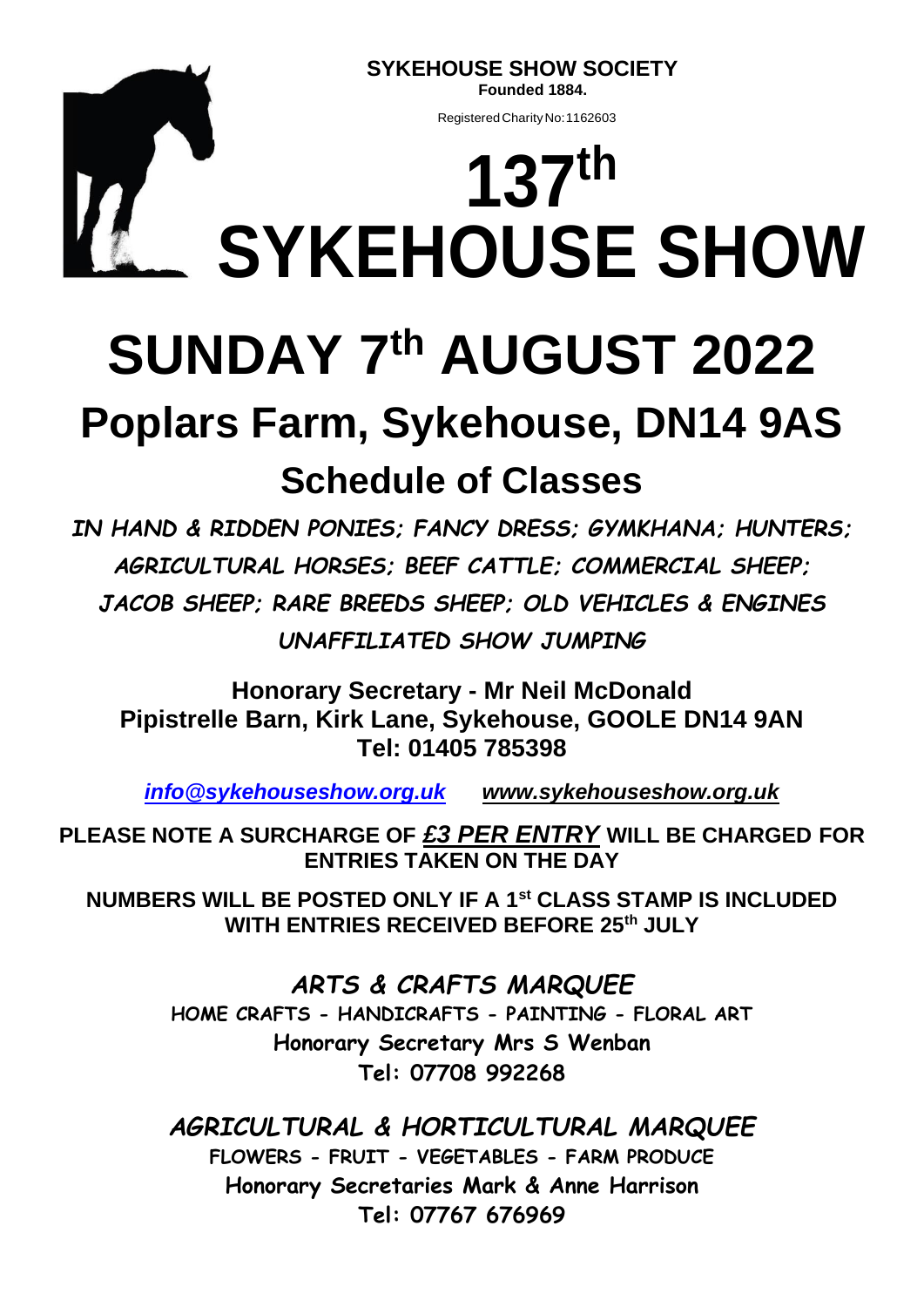### **RULES**

- 1 Any objection to an exhibitor to be made to the secretary (in writing) before the distribution of prizes. Any such objection to be accompanied by a deposit of £10; to be forfeited if the objection be proved frivolous.
- 2 Any person wilfully creating a disturbance including the playing of unauthorised music will be expelled from the showground and lose any claim they might otherwise be entitled to.
- 3The Committee reserves the right to postpone or abandon the Show in case of bad weather, to make any alteration in the programme which circumstances may render necessary, to withhold any prize or prizes if there are not sufficient entries, or to limit the entry. On no account will entry fees be returned, nor will expenses be allowed to any exhibitor in the case of postponement or abandonment.
- 4 The decision of Judges in every case to be accepted as final. Officials only allowed in the ring.
- 5 Exhibits to be the property of the exhibitor.
- 6 Trophies will be presented following judging. Acceptance of the custody of a Challenge Trophy by the holder shall be deemed as sufficient guarantee that he/she thereby agrees and undertakes to return same free of cost to the Show Committee on or before 30th June previous to the next Annual Show. A deposit of £10 to be paid on acceptance of trophy.
- 7 At the Committee's discretion, late entries will be charged double entry fees.
- 8 All entries are shown at the risk of the exhibitors and no responsibility will be accepted by the Committee, their Stewards or other assistants for anything that may happen to exhibitors, their assistants or members of the public, their property or animals in connection with or arising out of this Show including circumstances involving the Data Protection Act. It shall be a condition of entry that each exhibitor agrees to indemnify the Committee against any legal action arising there from.
- 9 All animals must be halter trained, quiet, and under the control of competent, experienced handlers.
- 10 The Committee reserve the right to have animals measured in any type of class by their official Veterinary Surgeon unless a valid JMB Height Certificate is presented. Any animal may be measured at random.
- 11 All riders must wear correctly secured safety hats to current British Standard, appropriate to their entry.
- 12 Everyone entering the Show Ground should be aware of the Code of Health & Safety Regulations, a copy of which is available for inspection at the Secretary's' Tent.
- 13 All foals must be 3 weeks old or over on the day of the Show.
- 14 All Exhibitors, competitors and trades people must have Public Liability Insurance Cover.
- 15 It is the responsibility of all exhibitors that livestock trailers arrive at the Showfield in a very clean condition direct from their farm and must not leave the Showfield except to return direct to their farm. All livestock handlers must ensure they wear clean outer clothing at all times to comply with APHA directives. Cattle entries must be pre entered, showing registration number of vehicle on entry form.
- 16 In accordance with GDPR 25TH May 2018, By entering Sykehouse Show the trader is agreeing that his/her name and location will be entered into and published in the lists of traders.Details will be kept on a database only accessible by the relevant secretary. The Show reserves the right to use this information for promotion, publicity and mailings by the Show. Details will not knowingly passed to any third party not connected to the Show without written permission.
- 17 All number cards to be collected from Secretary's Tent (unless stamps are enclosed with entry and fee)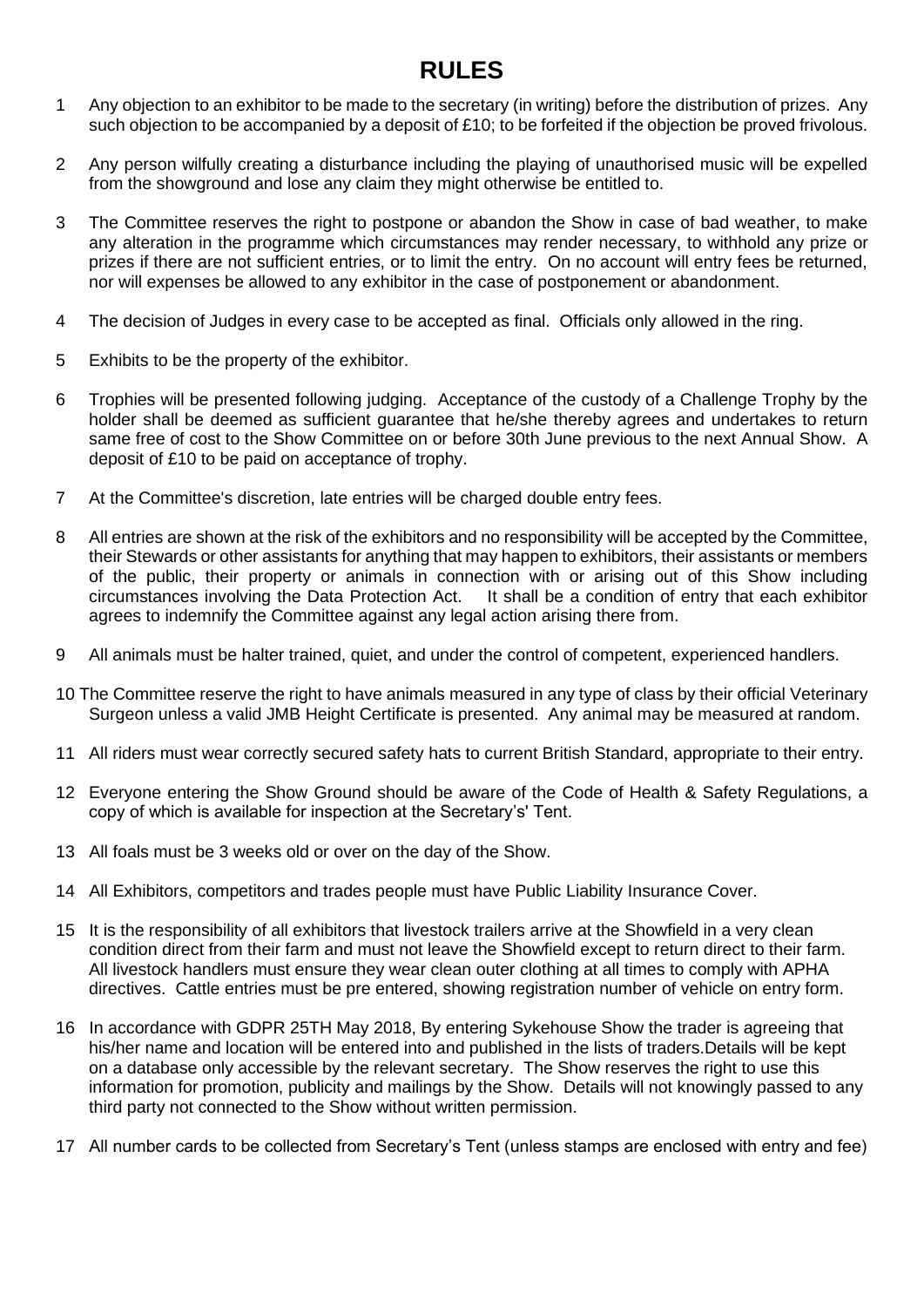### **PONY CLASSES**

#### *PLEASE NOTE NEW START TIMES AND RING CHANGES*

#### *No Stallions in any class*

Each **RIDER and/or HANDLER** are asked to pay once only a **£2** contribution for **First Aid** cover

#### **8.30am prompt JUDGE: Miss Polly Coles,** Brierly **RING 2**

#### **Entry Fee £5 Prizes: £10, £7, £5 -** Rosettes to 4<sup>th</sup>

**1 IN HAND ANY BREED - LOCAL HORSE OR PONY**  Horse/ Pony or attendant to live within 8-mile radius of Showfield – eligibility list in Schedule Kindly sponsored by **DAVID ATKINSON,** Moss

**2 IN HAND JUNIOR HANDLER** 8 – 16 yrs Handler must be aged between 8 -16 years old; Must be able to control the animal and will be asked to walk it round the ring at least once. This class to be judged on the handler's ability.

Kindly sponsored by **PETS PAD, Rawcliffe**

**3 IN HAND HANDLER** 17 yrs & older

Kindly sponsored by **R & G THOMPSON & SON,** Sykehouse

**4 IN HAND VETERAN HORSE / PONY** – Any breed – 15 yrs & over, Mare or Gelding **Snaith Pewter Trophy**

Kindly sponsored by **SORRELCOURT STUD,** Pollington

**5 IN HAND COLOURED YOUNG STOCK** Piebald, Skewbald, Pal, Dun, Spotted, Roan, or any unusual colour 1-2-3 yrs Colt, Filly or Gelding

Kindly sponsored by **PETS PAD,** Rawcliffe

**6 IN HAND COLOURED PONY** Piebald, Skewbald, Pal, Dun, Spotted, Roan, or any unusual colour 4 yrs or over Mare or Gelding

Kindly sponsored by **MR & MRS G BULLASS,** Sykehouse

- **7 IN HAND PART BREED** Any age Colt, Filly, Mare or Gelding Kindly sponsored by **R & R COUNTRY**, Hemingbrough
- **8 RIDDEN COLOURED HORSE OR PONY** Piebald, Skewbald, Pal, Dun, Spotted, Roan, or any unusual colour 1-2-3 yrs Colt, Filly or Gelding

Kindly sponsored by **PETS PAD,** Rawcliffe

**9 LEAD REIN SHOW PONY** - Mare or Gelding, 4 yrs old & over, not exceeding 128cm. Riders not to attained their 8th birthday before 1st January in the current year. To be led by an attendant. To be shown in snaffle bridle.

The **JUBILEE TROPHY** to be awarded to the winner

Kindly sponsored by **RICHARD MASON SOL-X,** Askern

**10 FIRST RIDDEN SHOW PONY** - Mare or Gelding, 4 yrs old & over, not exceeding 128cm Riders not to have attained their 12th birthday before 1st January in the current year. To be shown in an appropriate bridle. The **CLIFTON GARAGE TROPHY** to be awarded to the winner

kindly sponsored by **IRON HORSE EQUESTRIAN,** Moss

**CHAMPION AND RESERVE CHAMPIONSHIP CLASSES FROM 1 – 10 CHAMPION AND RESERVE CHAMPION ELIGIBLE FOR SUPREME CHAMPIONSHIP AFTER CLASS 20**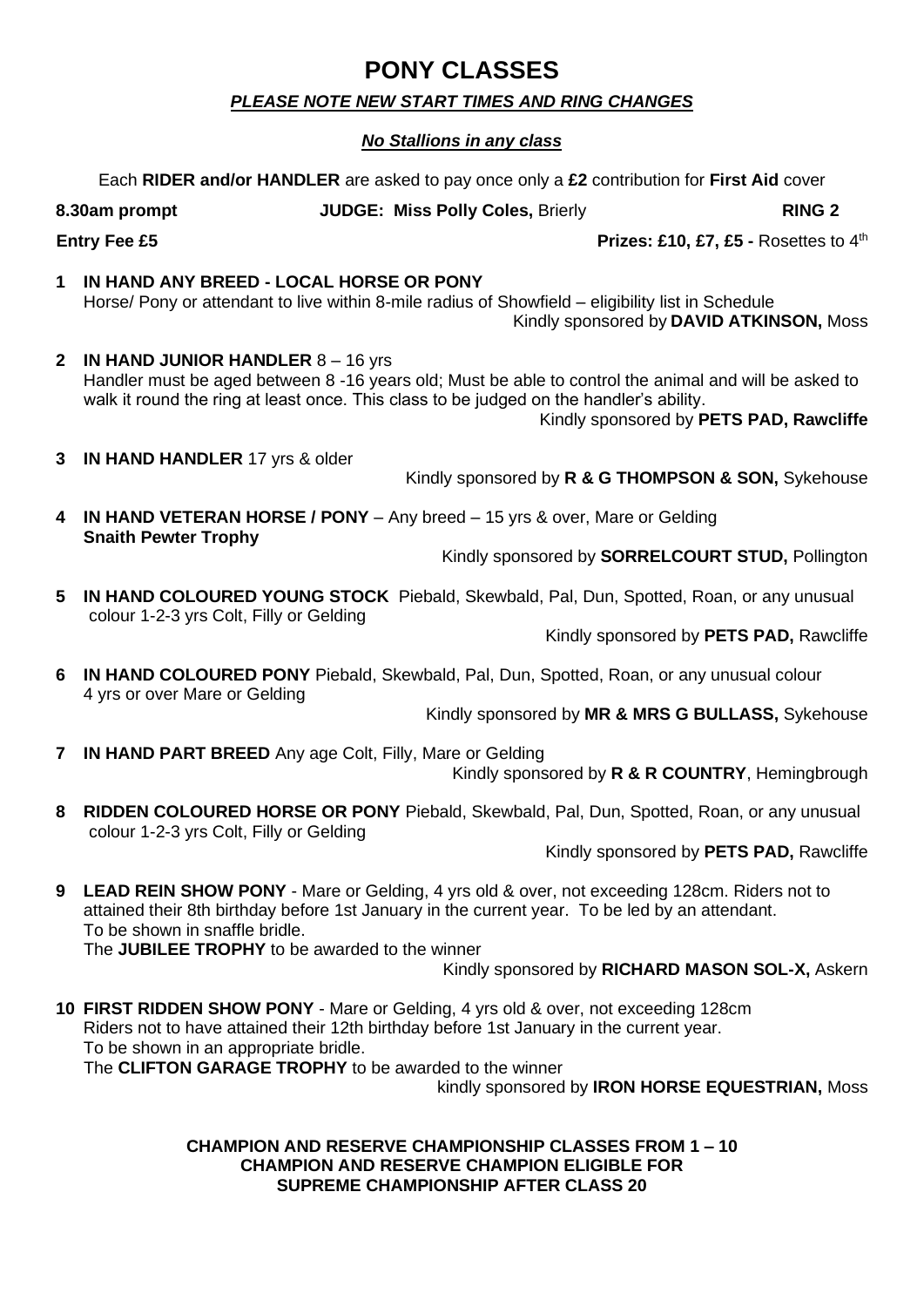### **MOUNTAIN & MOORLAND PONY CLASSES**

*PLEASE NOTE NEW START TIMES AND RING CHANGES*

#### *No Stallions in any class*

**8.30am prompt JUDGE: Mrs Vicky Goldsbrough**, Kimberworth **RING 3** 

**11 MOUNTAIN & MOORLAND LEAD REIN PONY** - Mare or Gelding 4 yrs & over not exceeding 128cm Rider not to have attained their 9th birthday before 1st January in the current year - to be led by an attendant. To be shown in snaffle bridles.

kindly sponsored by **DISCOUNT TYRES,** Thorne

**12 MOUNTAIN & MOORLAND FIRST RIDDEN PONY** - Mare or Gelding, 4 yrs & over not exceeding 128cm. Riders not to have attained their 12th birthday before 1st January in the current year. To be shown in an appropriate bridle.

The **FOXGROVE STUD TROPHY** to be awarded to the winner

Kindly sponsored by **JILL & KEITH SENIOR,** Assleby

- **13 MOUNTAIN & MOORLAND SMALL BREEDS RIDDEN PONY** Mare or Gelding 4 yrs & over Kindly sponsored by **SLATER'S HAIRDRESSERS,** Askern
- **14 MOUNTAIN & MOORLAND LARGE BREEDS RIDDEN PONY** Mare or Gelding 4 yrs & over Kindly sponsored by **TEARDROPS FARM AND COUNTRY**
- **15 IN HAND MOUNTAIN & MOORLAND YOUNG STOCK SMALL BREEDS** 1-2-3 yrs Colt, Filly ,Gelding Special Rosette for best Yearling The **LEGER VIEW STUD PERPETUAL SHIELD** awarded to winner

**PENBOETH YOYO MEMORIALTROPHY** awarded to the highest placed mare with foal at foot

Kindly donated by Michelle Spoor

Kindly sponsored by **LEGER VIEW STUD,** Sykehouse

**16 IN HAND MOUNTAIN & MOORLAND SMALL BREEDS** 4 yrs & over Mare or Gelding The **MAPLEBECK STUD PERPETUAL TROPHY** awarded to winner

Kindly sponsored by **IRON HORSE EQUESTRIAN**, Moss

**17 IN HAND MOUNTAIN & MOORLAND YOUNG STOCK LARGE BREEDS** 1-2-3 yrs Colt, Filly, Gelding Special rosette for best Yearling

The **LEGER VIEW STUD PONY TROPHY** awarded to winner

Kindly sponsored by **DAVID ATKINSON,** Moss

- **18 IN HAND MOUNTAIN & MOORLAND LARGE BREEDS** 4 years or over Mare or Gelding,
- **19 IN HAND MINIATURE OR STANDARD SHETLAND PONY**  Mare or Gelding, 4 years or over, Yearling Colt, Filly or Gelding, 2-3 years old Filly or Gelding. Special rosette for best Yearling The **BOOTHFERRY ENGINEERING SERVICES TROPHY** will be awarded to the winner. Kindly sponsored by **BILLY, MATTY & ERIN LE QUELENEC,** Sykehouse
- **20 MOUNTAIN & MOORLAND FOAL** 3 weeks and over The **THORNHOLME TROPHY** presented by Mr & Mrs S Bailey will be awarded to the winner

**CHAMPION AND RESERVE CHAMPION ELIGIBLE FOR SUPREME CHAMPIONSHIP AFTER CLASS 20 The winners of Classes 11 – 20 compete for the PINFOLD TROPHY for the best Mountain & Moorland pony - to be presented by Mrs K L Evans**

**Exciting New Sponsorship courtesy of Ringstead Stud and Pinina Stud First prize winners in Classes 1-4-5-6-7 and 15-16-17-18-19 & 20 Will compete for a Supreme In Hand Pony Champion prize of £75 and a Reserve Supreme In Hand Pony Champion prize of £50**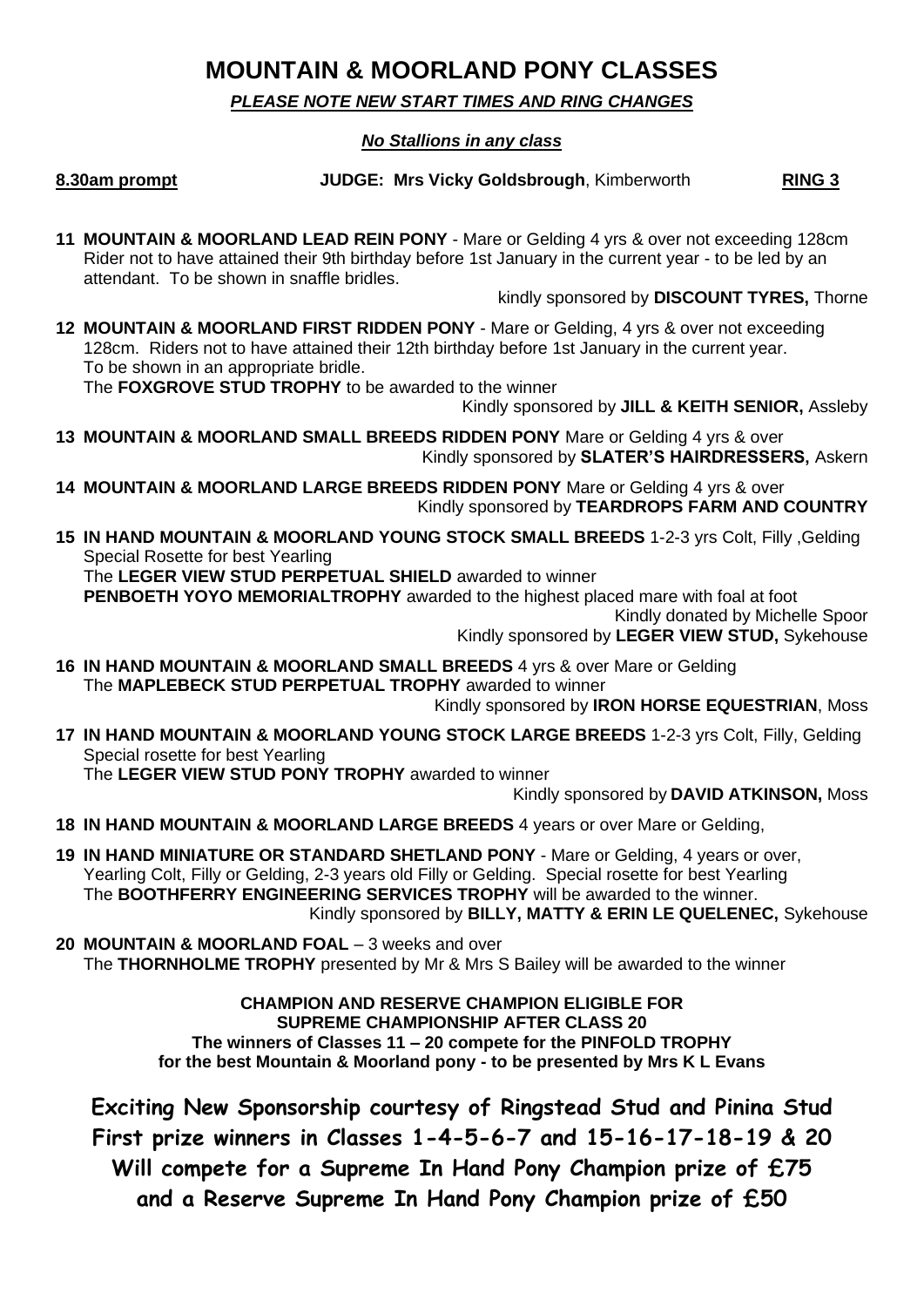### **CHILDREN'S CLASSES**

**Judging 2.30pm approx JUDGE: Mrs Caroline Clarke,** Baxters Arms, Fenwick **RING 1**

Entry Fee **Free Prizes £5 £4 £3 £2 £1** Rosettes for all - Kindly sponsored by **Mrs M GILSON**, Sykehouse

**21 MOUNTED FANCY DRESS** - Age limit - 16 years old

kindly sponsored by **HOLY TRINITY CHURCH,** Sykehouse

**22 FANCY DRESS ON FOOT** - Age limit - 16 years old

kindly sponsored by **ST CUTHBERT'S CHURCH**, Fishlake

#### **Commencing 3.00pm approx GYMKHANA GAMES** Ring 3

Each **RIDER and/or HANDLER** are asked to pay once only a **£2** contribution for **First Aid** cover **Entry Fee £4.00** per category - **£2** per game - **Rosettes to 4th** in each game, plus finals Highest number of points in each age category wins a **sash** & **£5**, 2nd **£3**, 3rd **£2**

Kindly sponsored by the family of the late **BILL RICHARDSON,** Sykehouse

#### **AGE OF COMPETITOR APPLIES ON THE DAY OF THE SHOW**

#### **TINY TOTS LEADING REIN LEADING REIN**

- **23** Dice Race **27** Dice Race
- **24** Bending Race **28** Bending Race
- **25** Potato Race **29** Potato Race
- **26** Round the World **30** Cup Race

#### **JUNIOR OPEN**

#### **Rider over 9 years to 13 Rider any age**

- **31** Walk, Trot, Canter, Lead **35** Walk, Trot Canter, Lead
- 
- **33** Potato Race **37** Potato Race
- **Cup Race**

**Rider 5 years & under Same State Book Rider over 5 years to 8**<br> **23** Dice Race **27** Dice Race

- 
- 
- 
- 

- 
- **36** Bending Race **36** Bending Race
	-
	-

#### **Villages within 8 mile radius of Sykehouse Showfield Confirmation for Local Pony Class**

Adwick Le Street **East Cowick** Newland Chapel Haddlesey Dunsville Moss

Arksey **Edenthorpe** Norton Armthorpe Eggborough Nutwell Fenwick **Pollington** Balne **Fishlake** Fishlake Rawcliffe Bridge Barlow Gowdall Gowdall Rawcliffe Barnby Dun Great Heck Skellow Bentley **Hatfield Woodhouse** Snaith Braithwaite **Hatfield** Hatfield Stainforth Burghwallis **Hensall** Hensall Sutton Camblesforth Highfields Sykehouse Campsall **Campsall** Hirst Courtney **Temple Hirst** Carcroft **Kellington Kellington** Thorne Carlton Carlton Kirk Bramwith Thorpe in Balne<br>Chapel Haddlesey Kirk Sandall Toll Bar Cowick **Cowick** Kirk Smeaton Walden Stubbs Cridling Stubbs Little Smeaton West Haddlesey Drax **Low Eggborough** Whitley Dunscroft Moorends Moorends Womersley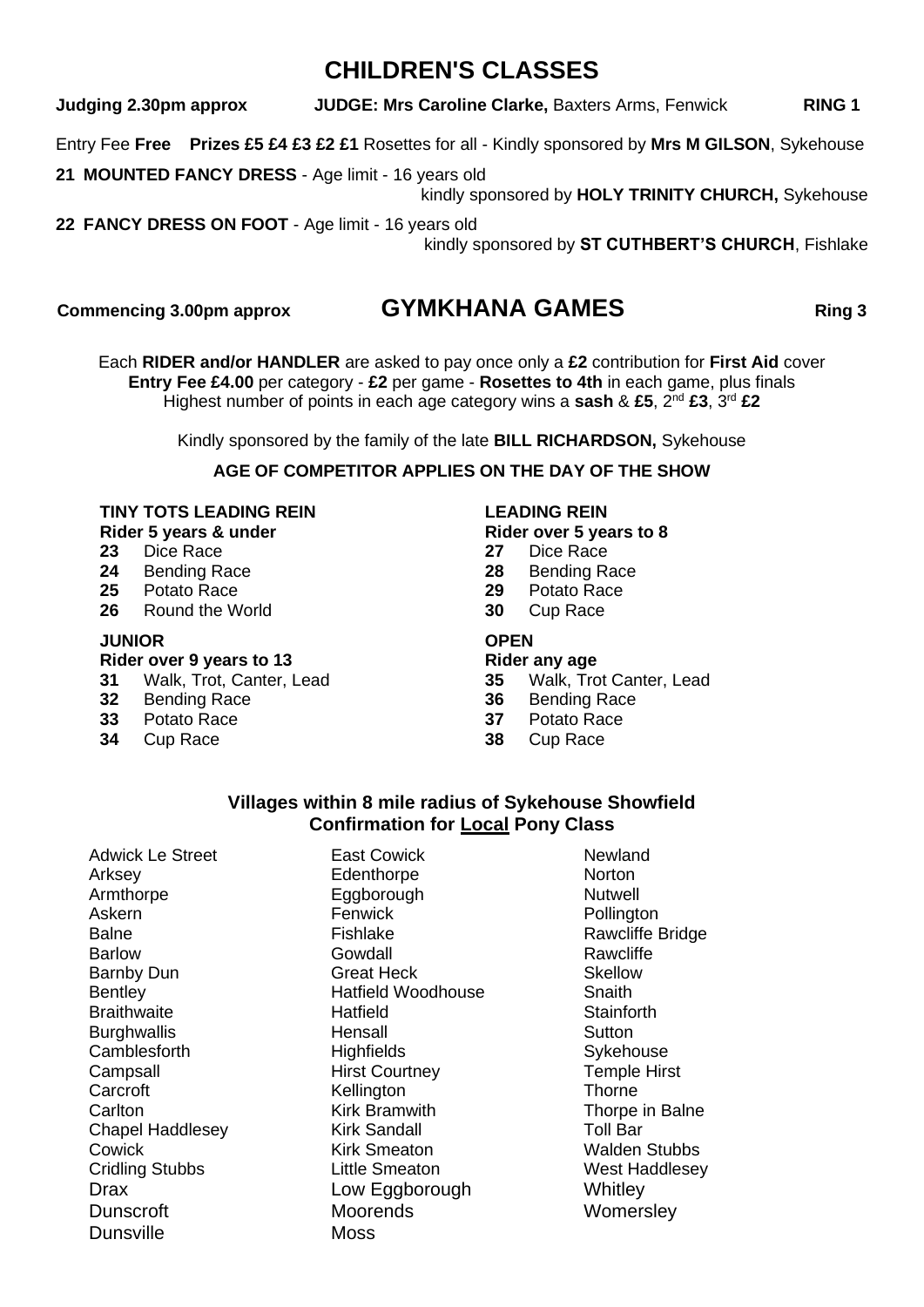#### **IN HAND HUNTER CLASSES**

**12 NOON JUDGE: Mr M Hendrie,** Sykehouse **RING 2**

**Entry Fee £5 Prizes £20, £15, £10** Rosettes to 4th

**39 HUNTER** Mare or Gelding, 4 years or over, With or without foal at foot. Yearling Colt, Filly or Gelding, 2-3 years old Filly or Gelding. Rosette for best in each age group.

 The **WAYSIDE TROPHY** awarded to the best mare, the **A F LEWIS TROPHY** awarded to the best foal, A **STANBECK STUD TANKARD** awarded to the best yearling and best 2-3 year old.

Kindly sponsored by **SLATEVALE LTD**, Askern

**40 HUNTER 4 YEAR OLD OR OVER** – Barren Brood Mare or Gelding The **THREADGOLD TROPHY** awarded to the winner.

Kindly sponsored by **RICHARD MASON SOL-X,** Askern

The **RAWCLIFFE PERPETUAL TROPHY** and a prize of **£5** kindly given by **DUNCAN & GAIL HART** will be awarded to the Champion animal in the In Hand Hunter Classes.

### **RIDDEN HUNTER CLASSES**

Each **RIDER and/or HANDLER** are asked to pay once only a **£2** contribution for **First Aid** cover

- Entry Fee £5 Following the In Hand Classes Prizes £20 £15 £10 Rosettes to 4<sup>th</sup>
- **41 OPEN SMALL RIDDEN HUNTER** Mare or gelding, 4 years old & over, exceeding 148cms but not exceeding 158cms. Riders any age.

The **ROLAND RICE MEMORIAL TROPHY** will be awarded to the winner

Kindly sponsored by **TEARDROPS FARM AND COUNTRY**

**42 OPEN LARGE RIDDEN HUNTER** Mare or gelding, 4 years old & over, exceeding 153cms. Riders any age.

The **PAM TEASDALE MEMORIAL ROSE BOWL** awarded to the winner

Kindly sponsored by **R&S SECURITY SPECIALISTS,**

**43 OPEN RIDING HORSE**

Mare or gelding, 4 years old and over, any height. Riders any age.

. Kindly sponsored by **MR & MRS C HILL,** Sykehouse

**\*\*\*\*\*\***

### **AGRICULTURAL HORSE CLASSES**

**Judging at NOON in RING 3 JUDGE: Mr F S Flewitt,** Stannington **Entry Fee £5** 

Each **RIDER and/or HANDLER** are asked to pay once only a **£2** contribution for **First Aid** cover

The **SHIRE HORSE SOCIETY Silver Spoon and rosette**  for the best Shire mare or filly, subject to the Society's conditions of award

#### **THE ACCUMULATOR COMPETITION FOR SHIRE HORSES**

Points will be awarded to all Shire Horse entries in the following classes 3 points for each entry presented for judging, also 3 for 1st place, 2 for 2nd, 1 for 3rd place **1st £45, 2nd £30, 3rd £25, with Rosettes to 5th place.**

**44 AGRICULTURAL BROOD MARE** - having had foal in current year Prizes: £30 £20 £15 The **MONTAGUE PERPETUAL TROPHY** awarded to the winner

Kindly sponsored by **IAN CHRISTIE**, Beverley

**45 AGRICULTURAL FOAL** - Colt or Filly (Open) Prizes: £25 £15 £10 The **R J BULLASS PERPETUAL TROPHY** awarded to the winner

Kindly sponsored by **IAN CHRISTIE**, Beverley

**46 AGRICULTURAL YEARLING OR 2 YEAR OLD** Prizes: £25 £15 £10 The **VIC SCOTT PERPETUAL TROPHY** awarded to the winner

Kindly sponsored by the **BAXTERS ARMS,** Fenwick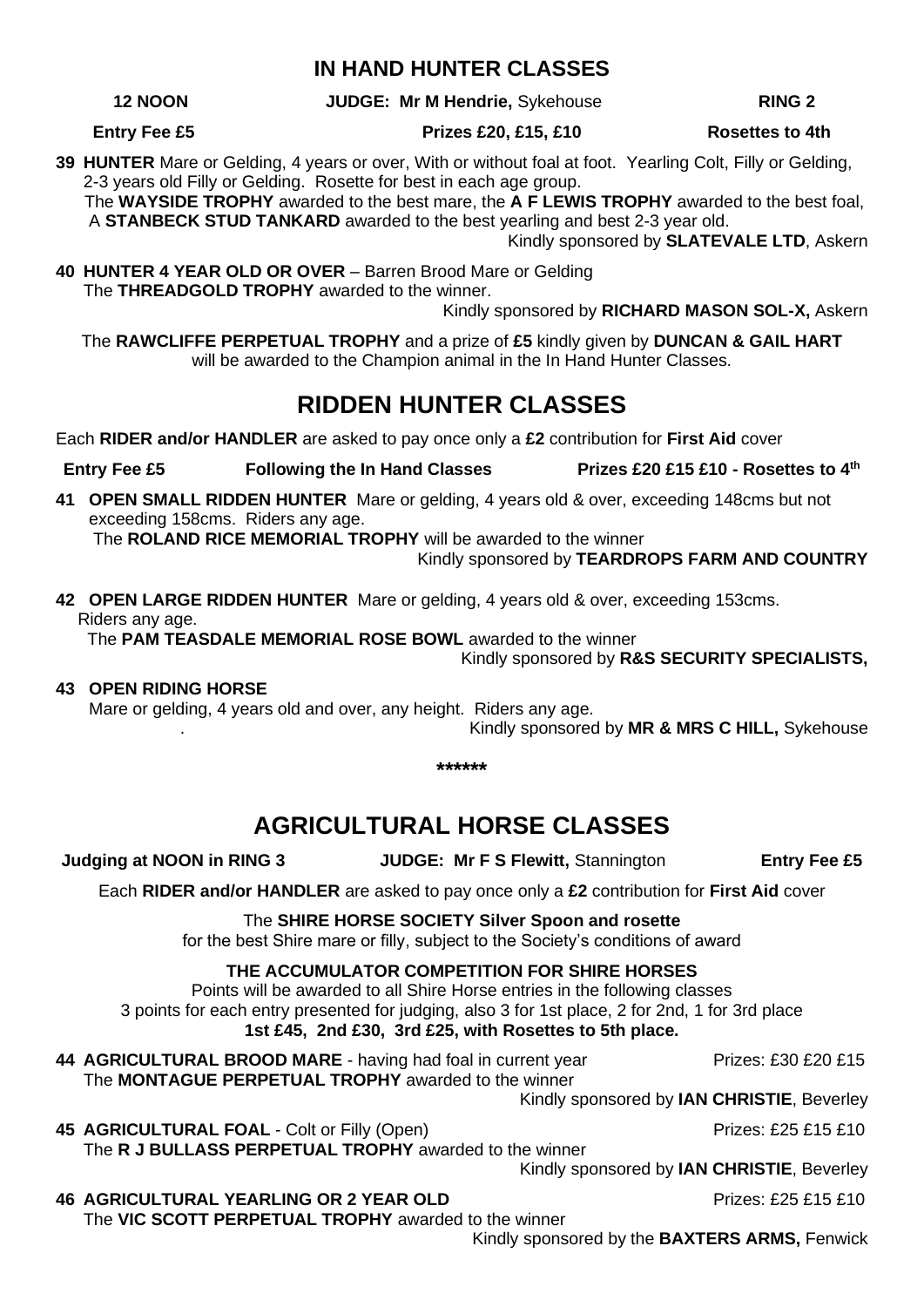## The **RALPH ACASTER TROPHY** awarded to winner

- 
- **48 PAIR OF AGRICULTURAL HORSES** (one owner) Prizes £25 £15 £10 The **CENTENERY TROPHY** awarded to winner
	- Kindly sponsored by **FELL VIEW RIDDEN SHIRES**

**49 RIDDEN HEAVY HORSE** Prizes £25 £15 £10

The **JOHN BUTTERILL MEMORIAL TROPHY** awarded to winner

Kindly sponsored by **Mrs MARIA BUTTERILL**

**50 AGRICULTURAL HORSE IN HARNESS** PRIZES **Prizes £30 £20 £15** The **SNAITH SHOW TROPHY** awarded to winner

Kindly sponsored by **H REID & SON,** Thorne

**51 DECORATED AGRICULTURAL HORSE Prizes £30 £20 £15** The **KENNETH KIER PERPETUAL TROPHY** awarded to the winner - plus

**The National Horse Brass Society Horse Brass**

Kindly sponsored by **WALLINGFEN PARK Ltd**

The **J W OLIVER PERPETUAL TROPHY** and a prize of **£5** kindly sponsored by **DUNCAN & GAIL HART** will be awarded to the best Animal in the Agricultural Horse Classes.

**\*\*\*\*\*\***

### **BUTCHER'S BEEF CATTLE CLASSES**

**Showfield Holding No: 47/671/8000**

To comply with the AHVLA Animal Gathering Order conditions – **ALL entries must be pre-booked. Completed entry form must include registration number of vehicle transporting animals to and from the Show, plus payment for classes entered.** Records for ALL the animals to be kept by the Secretary for 28 days after the Show.

Each **HANDLER** is asked to pay once only a **£2** contribution for **First Aid** cover

**Judging at 1pm MAIN RING PARADE & TROPHY PRESENTATION AT 2.30PM Cattle Ring 5**

**Entry Fee £5 Prizes £50 £25 £10 Rosettes to 4th JUDGE: Mr K Jackson,** Stubbs Walden

**52 BEST HEAVY WEIGHT BUTCHER'S STEER** - Any Breed or Cross - Classes to be split on day by size Kindly sponsored by **DISCOUNT TYRE SERVICE,** Thorne

**53 BEST LIGHT WEIGHT BUTCHER'S STEER** - Any Breed or Cross - Classes to be split on day by size Kindly sponsored by **H & H AGRICULTURAL CONTRACTORS**, Burghwallis

- **54 BEST HEAVY WEIGHT BUTCHER'S HEIFER** Any Breed or Cross Classes to be split on day by size (not to be shown in any other class) The **DOWSTHORPE TROPHY** awarded to the winner.
- **55 BEST LIGHT WEIGHT BUTCHER'S HEIFER** Any Breed or Cross Classes to be split on day by size (not to be shown in any other class)

Kindly sponsored by **KEALEY FARMER & BUTCHER,** Snaith

**56 BEST BABY BEEF CALF** with best potential - Any Breed or Cross,

Kindly sponsored by **THE HARRISON FAMILY,** Sykehouse The **STEPHEN HARRISON MEMORIAL TROPHY** awarded to the winner of this class

- **57 BEST PAIR OF BUTCHER'S BEAST** Having been shown in previous classes The **CARLISLE TROPHY** awarded to the winner. Kindly sponsored by **STEPHENSON'S YORK AUCTION CENTRE,** York
	-
- **58 YOUNG HANDLER CLASS** No entry fee Prize money **£20, £15, £10, £5** Rosettes for all.
- **59 SWEEPSTAKE CLASS –** Open to all entries in Commercial and Pedigree Beef Classes

The **TOM SHEARMAN TROPHY** and a prize of **£5** kindly sponsored by Duncan & Gail Hart **GILLEARD HAY & STRAW** - **£100** will be awarded to the Champion Commercial Beef Animal.

**47 AGRICULTURAL BARREN MARE OR GELDING** - 3 Yrs or Over Prizes £30 £20 £15

. Kindly sponsored by **THE ELECTRIC GATE SHOP,** Sykehouse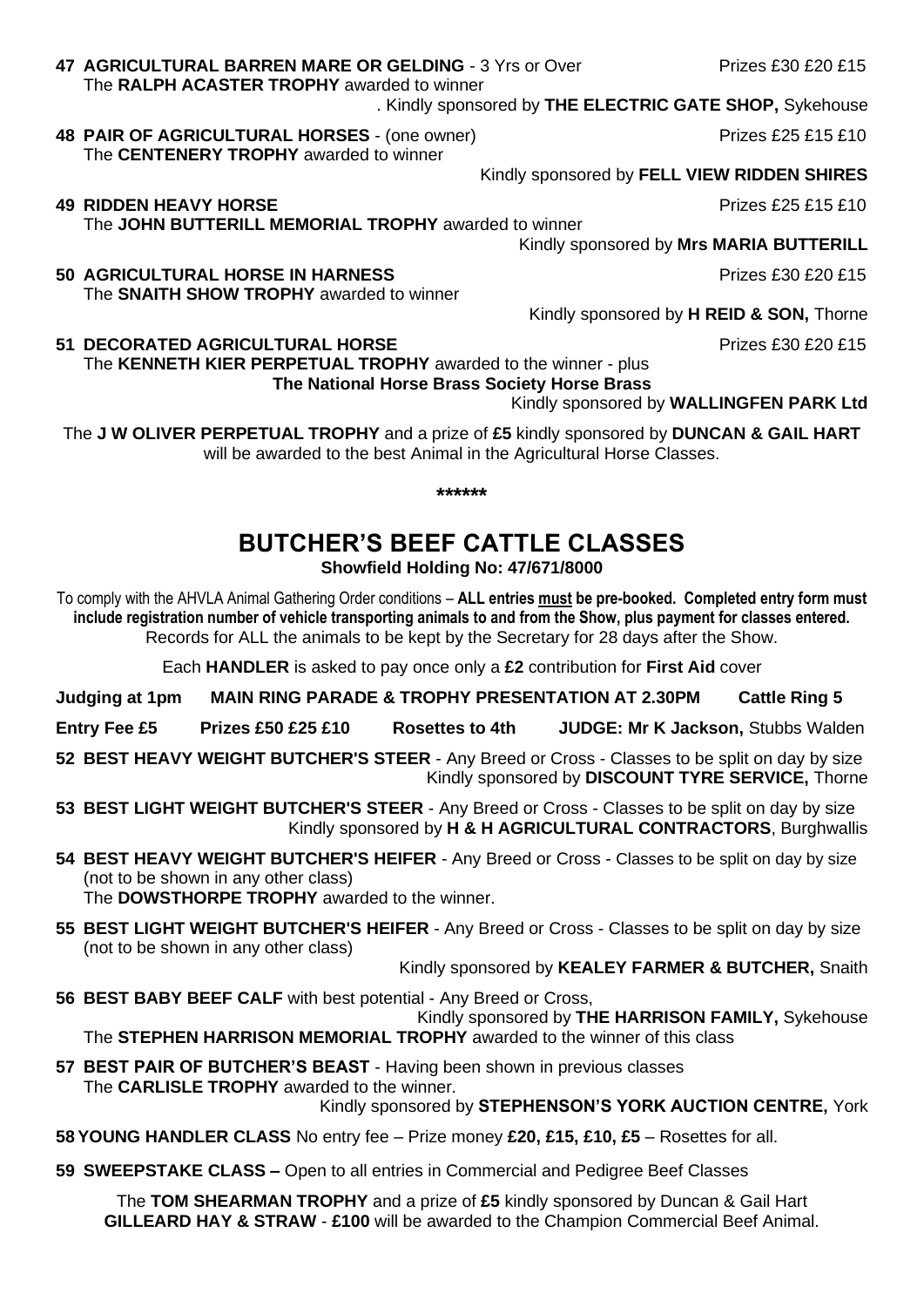### **PEDIGREE BEEF CATTLE CLASSES**

**Showfield Holding No: 47/671/8000**

#### **Judging to follow Commercial Beef Classes CATTLE RING 5**

Each **HANDLER** is asked to pay once only a **£2** contribution for **First Aid** cover

**Entry Fee £5 Prizes £50 £25 £10 Rosettes to 4th JUDGE: Mr J B Henry,** Brighouse

**60 PEDIGREE BULL – any breed** – excluding entries from previous classes **Handling of Bulls -** Exhibitors should observe the Health & Safety Executive notes of Guidance. All bulls shall have rings in workable order in their noses and be accompanied by two handlers. Kindly sponsored by **SIMON & KAREN NICHOL**, Sykehouse

**61 PEDIGREE COW – any breed** 

Kindly sponsored by **SCOTT, WILLIAM AND AVA CHESNEY,** Braithwaite

- **62 PEDIGREE CALF – any breed**  born in the current year, excluding entries from previous classes Kindly sponsored by **The EDWARDS family**, Sykehouse
- **63 PEDIGREE HEIFER – any breed**  excluding entries from previous classes Kindly sponsored by **FENWICK LAMB,** Fenwick
- **64 YOUNG HANDLER** (Butchers Beef also) No entry fee Prize money **£20, £15, £10, £5** Rosettes for all. Handler must be aged between 6-13 years old; Must be able to control the animal and will be asked to walk it round the Cattle Sheep ring at least once. This class to be judged on the handler's ability.
- **65 SWEEPSTAKE CLASS –** Open to all entries in Commercial & Pedigree Beef Classes **Entry Fee £5** Shortest straw withdraws their entry & judges remaining entries - Winner gets all entry fees.

The **BILL CHESNEY MEMORIAL TROPHY** and a prize of **£100** kindly sponsored by **SCOTT CHESNEY, Braithwaite,** will be awarded to the Champion Pedigree Beef Animal

### **GRAND CATTLE PARADE AND TROPHY PRESENTATION**  IN A **MAIN RING AT** *APPROXIMATELY* **2.30pm**

### **COMMERCIAL SHEEP CLASSES**

**Showfield Holding No: 47/671/8000**

Each **HANDLER** is asked to pay once only a **£2** contribution for **First Aid** cover

**JUDGE: Mrs M Watkinson,** Thirsk

**Entry Fee £2 Judging to commence at 1.00pm Prizes £20 £15 £10 - Rosettes to 4th** 

**ANY CONTINENTAL OR NATIVE ANIMAL Including Texel, Beltex etc & any breed of terminal sire**

**66 YOUNG HANDLER'S CLASS** – **Commercial, Native Breed, Jacob and Rare Breed Sheep** No entry fee – Prize money **£20, £15, £10, £5** – Rosettes for all. Handler must be aged between 6-13 years old; Must be able to control the animal and will be asked to walk it round the Jacob Sheep ring at least once. This class to be judged on the handler's ability.

**67 RAM** – any age

Kindly sponsored by **KAREN & SIMON NICHOL**, Sykehouse

- **68 RAM LAMB**
- **69 EWE** to have reared lamb(s) this season

Kindly sponsored by **AMY COMPUTERS,** Barnby Dun

**70 SHEARLING EWE**

Kindly sponsored by **J H PICKUP,** Doncaster

**71 EWE LAMB**

Kindly sponsored by **THE LAMB FAMILY,** Sykehouse

**72 PAIR OF LAMBS** Suitable for Butchery purposes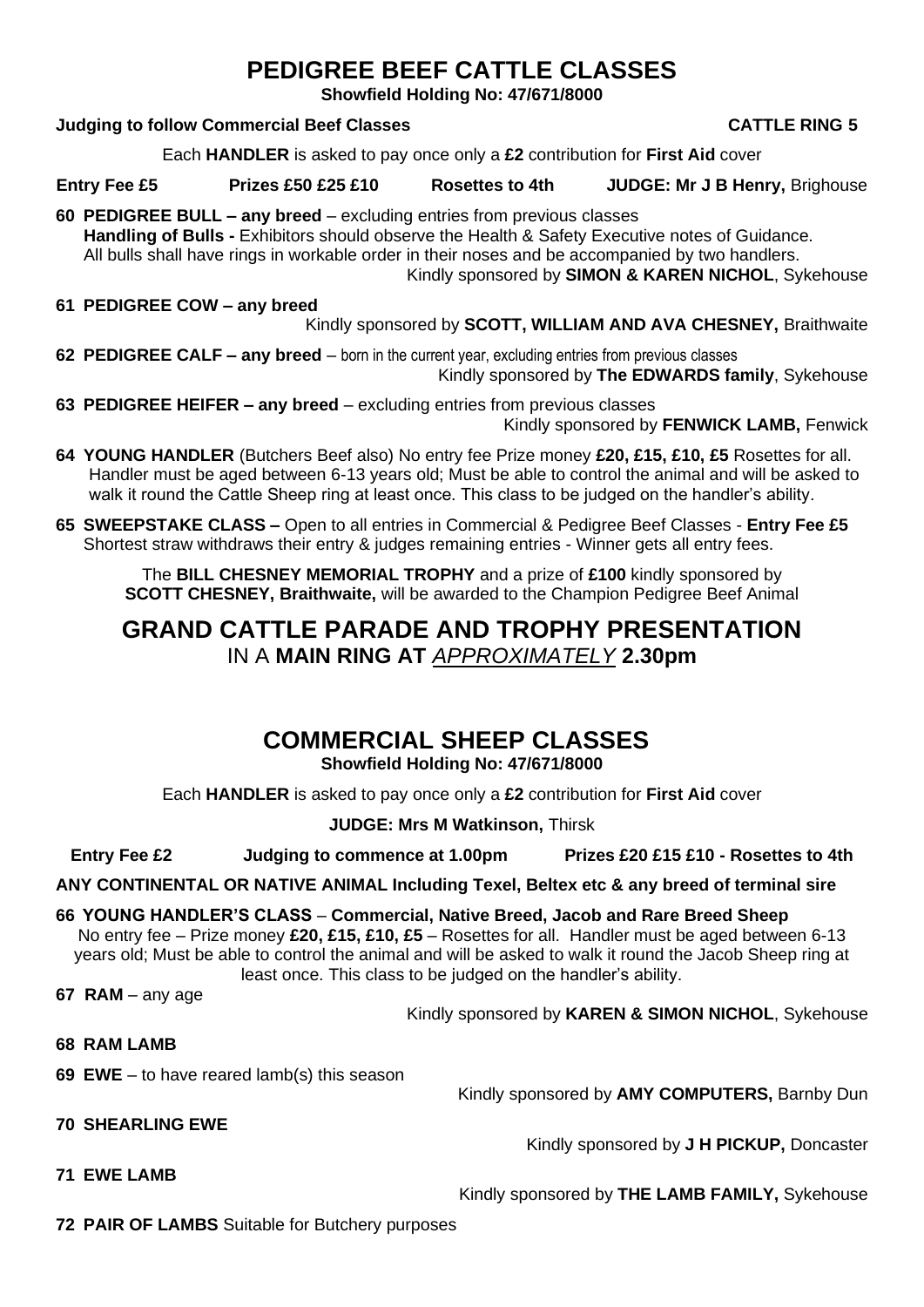#### **ANY OTHER NATIVE BREED JUDGE: Roger Field,** Knaresborough

#### **66 YOUNG HANDLER'S CLASS** - **Commercial Sheep, Jacob Sheep and Rare Breed Sheep**

**73 RAM** – any age

- **74 RAM LAMB**
- **75 EWE** to have reared lamb(s) this season
- **76 SHEARLING EWEs**

Kindly sponsored by **NFU,** Selby

Kindly sponsored by **RICHARD MASON,Sol-X**

Kindly sponsored by the **TIDBALL FAMILY,** Sykehouse

Kindly sponsored by **BATA,** Carlton & Malton

**77 EWE LAMB**

**78 PAIR OF LAMBS** Suitable for Butchery purposes

#### **COMMERCIAL and NATIVE BREED SHEEP CHAMPIONSHIP**

All first prize winners eligible to compete for the **FRANK E FOX MEMORIAL TROPHY** and a prize of **£5** kindly sponsored by **DUNCAN & GAIL HART** awarded to the Champion Sheep

First prize winners in the Lamb Classes will compete for The **LAMB PERPETUAL TROPHY**

### **JACOB SHEEP CLASSES**

**Showfield Holding No: 47/671/8000**

**JUDGE: Mrs Stephanie Sleightholme,** Whitby

Each **HANDLER** is asked to pay once only a **£2** contribution for **First Aid** cover

**Entry Fee £2 Judging to commence at 1.00pm approx Prizes £20 £15 £10 Rosettes to 4th**

#### *All sheep to be shown to Breed Society Rules*

**66 YOUNG HANDLER'S CLASS** – **Commercial, Native Breed, Jacob and Rare Breed Sheep**

**79 RAM** - Any age The **BARKER & LEE SMITH TROPHY** awarded to the winner

Kindly sponsored by **BATA,** Carlton & Malton

**80 RAM LAMB** - Born this season

Kindly sponsored by **DISCOUNT TYRES,** Thorne

Kindly sponsored by the **TIDBALL FAMILY,** Sykehouse

Kindly sponsored by **RIPON FARM SERVICES,** Ripon

Kindly sponsored by **AMY COMPUTERS,** Barnby Dun

**81 EWE** - To have suckled lamb this season

**82 SHEARLING EWE**

**83 EWE LAMB** - Born this season

**84 A GROUP OF THREE**

Kindly sponsored by **SLATEVALE LTD**, Askern

**THE FEWSTER WOODKIRK JACOB SHEEP PERPETUAL TROPHY**  & **Jacob Sheep Society rosette**  will be awarded to the Champion Jacob Sheep with a prize of **£5** kindly sponsored by **MR & MRS D HART,** Sykehouse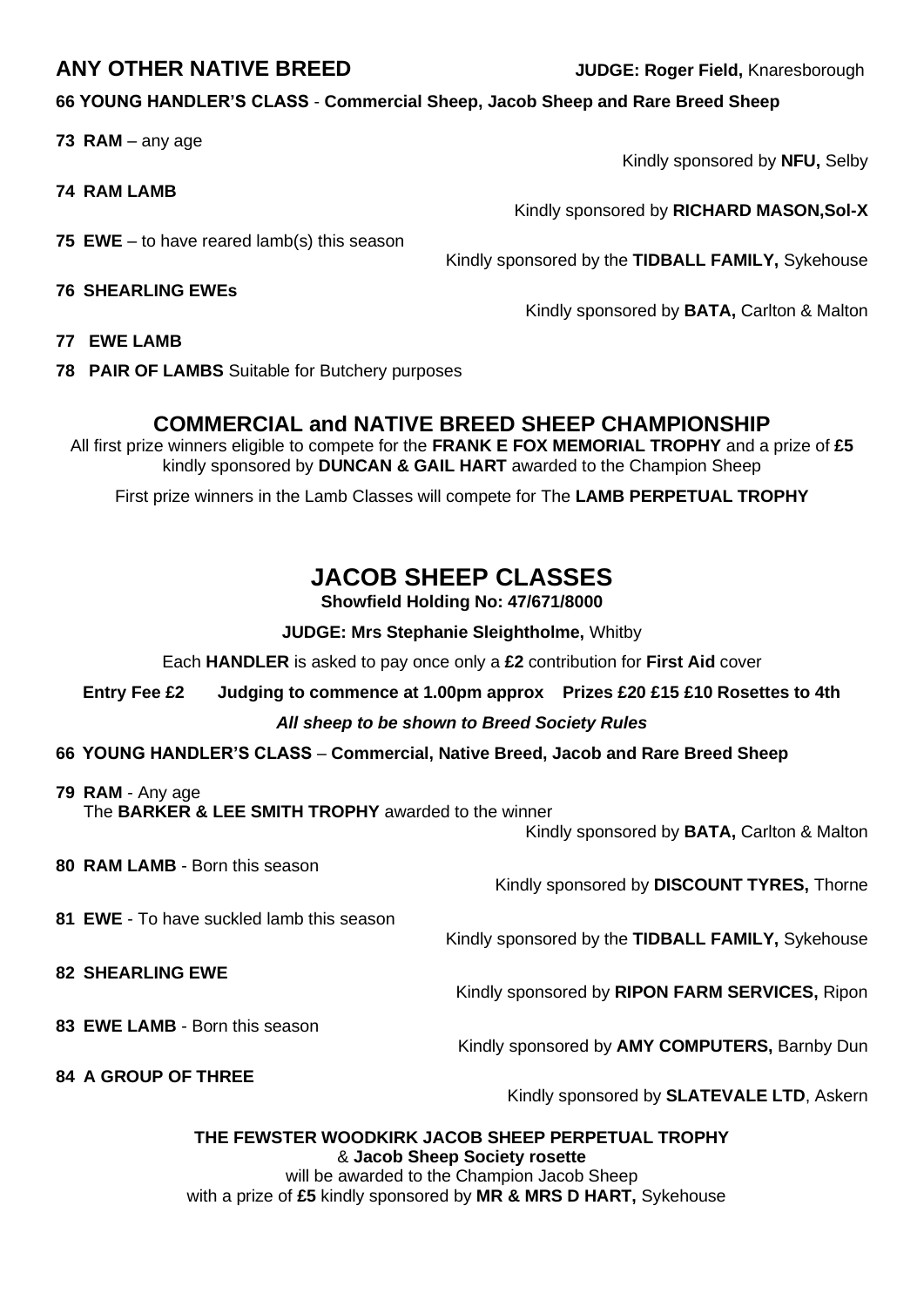### **RARE BREED SHEEP CLASSES**

**Showfield Holding No: 47/671/8000**

**JUDGE: Mrs Stephanie Sleightholme,** Whitby

Each **HANDLER** is asked to pay once only a **£2** contribution for **First Aid** cover

**Entry Fee £2** Judging to commence at **2.30pm approx Prizes £20 £15 £10 Rosettes to 4th**

**66 YOUNG HANDLER'S CLASS** - **Commercial Sheep, Jacob Sheep and Rare Breed Sheep** 

**85 PRIMITIVE MALE** - Any age

Kindly sponsored by **SLATEVALE LTD**, Askern

**86 PRIMITIVE FEMALE** - Any age

Kindly sponsored by **SIMON & KAREN NICHOL**, Sykehouse

**87 NON PRIMITIVE MALE** – Any age

**88 NON PRIMITIVE FEMALE** – Any age

Kindly sponsored by **FENWICK LAMB,** Fenwick

Kindly sponsored by **WALLINGFEN PARK Ltd**

**89 LAMB CLASS** – Born this season The **OUTHWAITE TROPHY** awarded to the winner

Kindly sponsored by **JONES & COOPER**, Goole

### **RARE BREED SHEEP CHAMPIONSHIP**

All first prize winners eligible to compete for the **STEVEN BOLDY MEMORIAL TROPHY** and a prize of **£5** kindly sponsored by **DUNCAN & GAIL HART** awarded to the Champion Rare Breed Sheep

## DON'T FORGET TO HAVE A GO AT **SHEAF TOSSING**

Win £100 prize money – kindly sponsored by

## *'Chimney Genie' - Sweep and Stove Service*

Plus hold the Phil Baxter Trophy for one year to be presented by Mrs Norma Baxter

## **THANK YOU TO ALL OUR PRIZE MONEY SPONSORS YOU ARE INVALUABLE** TO THE CONTINUATION OF THE SHOW

### **TRADE STANDS & CRAFT STALLS**

A limited number of 6m x 6m Trade Stand Spaces costing £35 (larger sizes available) 3m x 3m Trade Stand Spaces costing £20 1 x 6ft Craft Table in the Craft Marquee @ £20 are available Download application forms from [www.sykehouseshow.org.uk](http://www.sykehouseshow.org.uk/) or email [trading@sykehouseshow.org.uk](mailto:trading@sykehouseshow.org.uk)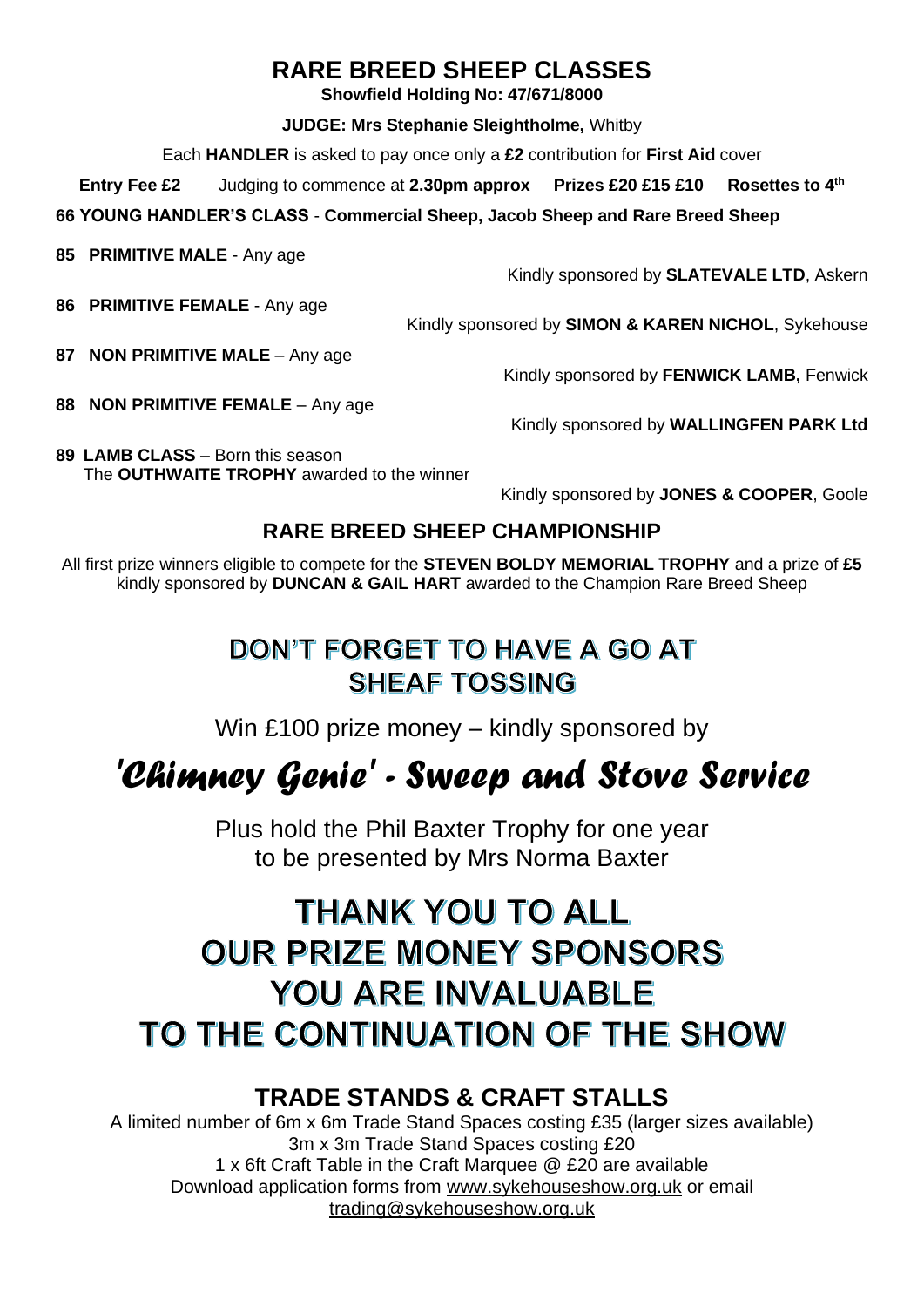#### **TRACTORS & OLD FARM VEHICLES & PARADE**

**Judge: Mr Gary Burbridge,** Carlton

Entry Free **The Studies of the Studies of the Judging at 1pm in Vehicle area Rosettes to 4th** 

**90 MOVING VEHICLE TRACTOR, LORRY ETC Prizes £25, £15, £10** Kindly sponsored by **N H POSKITT,** Kellington

**91 STATIC ENGINE Prizes £15, £10, £5**

Kindly sponsored by **GILLEARDS HAY & STRAW,** Fishlake

**Please use the entry form to enter - to enable enough space to be allocated - with a short description of your vehicle and indicate whether you are willing to drive around the Show Ring at** *approximately* **1.30pm, weather permitting** (other classes will be changed to accommodate this)

#### **OLD DRIVEN VEHICLES PARADE**

Some of the Old Vehicles will be driven round Rings 2 or 3 at 1.30pm *approximately* – weather permitting

#### **CLASSIC CARS EXHIBITION**

**Free Entry Construction Construction Systems Judge: Mr I D Smith, Sykehouse Register 25, £15, £10** 

**92 CLASSIC CAR**

Kindly sponsored by **S & K NICHOL,** Sykehouse

Winner to receive the **Chairman's Trophy** – to be presented by **Mrs K Nichol**

#### **FUN DOG SHOW** courtesy of **WOOFS and DREAMS**

Dog Showing Ring 12 noon start and the start of the start and the start and the start and the start and the start and the start and the start and the start and the start and the start and the start and the start and the st

**Entries taken throughout the morning at the Dog Showing Ring £2 entry fee**

- **1 Young Dog/Bitch (Up to 3 years) 11 Pedigree**
- **2 Dog/Bitch 3 – 6 years 12 Part Breed 3 Veteran + 6 13 Best Trick**
- 
- **4 Happiest Pooch 14 Dog the Judge would most like to take home**
- **5 Softest Coat 15 Dog most like it's owner**
- **6 Prettiest Bitch 16 Most Appealing eyes**
- **7** Most Handsome Dog
- **8 Best Biscuit Catcher 18 Young Handler (under 16 years) 9 Rescue/Rehome 19 Adult Handler (over 16 years)**
- **10 Working Dog/Bitch 20 Fancy Dress**
- 

A Break will be taken at this point **Best in Show and Reserve Best in Show will follow class 20** 

**DOG AGILITY DISPLAYS In the Dog Agility Ring**

**Have a go DOG AGILITY COURSE with**

## **EAST YORKSHIRE DOG AGILITY CLUB**

While we welcome your dogs onto our Showfield, may we remind you: Please – **ALWAYS keep your dog on a secure short lead** Please – **ALWAYS clean up after your dog**. Poop bags will be available. And – **DON'T leave your dog in your car**, which may get damaged if your dog becomes distressed and is released by Show Stewards.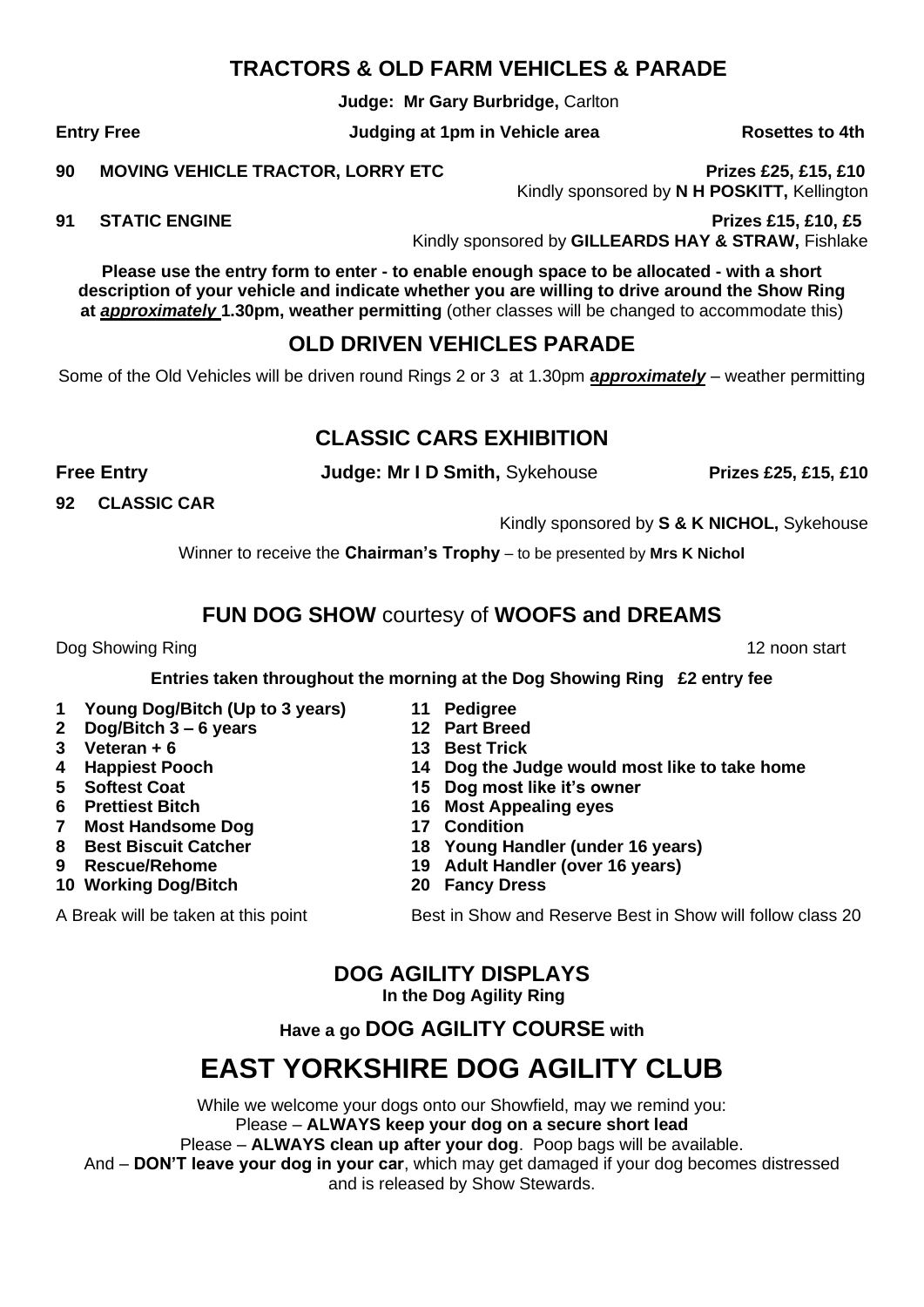## **UNAFFILIATED SHOW JUMPING CLASSES**

#### **Commencing at 8.30am in Ring 4** Prizes £15, £10, £5 Rosettes to 5th

Secretary: **Bridie Mason**, Dunsville **JUDGE: Ms Alice Kitching,** Pollington

**Classes 1-5** open to both **Junior and Senior** riders – Clear rounds through to a timed jump off. Fastest time with the fewest faults wins – **Junior trophy** & **Senior trophy** for each class. **Rosettes to 5th –** Junior & Seniors jump in the same class but compete separately.

Pre-entry & Rules available: [info@sykehouseshow.org.uk](mailto:info@sykehouseshow.org.uk) – [www.sykehouseshow.org.uk](http://www.sykehouseshow.org.uk/) & at the **Judges Box**

#### **All riders to pay once only a £2 for First Aid cover**

**8:30am - 9:30am 35cm Clear Round Class Entries £5 Rosettes to all clear rounds** Entries close at 9:15 - Open to all competitors including lead reins

**Pre entry before 31st July £5 per class. On the day £7 per class.**

- **1 45cm JUNIORS Prizes £15, £10, £5**
	- **45cm SENIORS Prizes £15, £10, £5**
- **2 55cm JUNIORS Prizes £15, £10, £5** The **PONTEFRACT CHIROPRACTIC CLINIC TROPHY** & Sash

Kindly sponsored by **FELL VIEW RIDDEN SHIRES**

**55cm SENIORS Prizes £15, £10, £5** The **FIR TREE FARM RIDING CENTRE PERPETUAL TROPHY** & Sash Kindly sponsored by **MR & MRS K BENNETT,** Moss

**3 65cm JUNIORS Prizes £15, £10, £5** The **BECKY SNEAP TROPHY** & Sash

**65cm SENIORS Prizes £15, £10, £5** The **KERSHAW PERPETUAL TROPHY** awarded to the winner

**4 65cm PAIRS - Any Combination Prizes £30, £20, £10** (to be shared between the pair) Kindly sponsored by **MARK SLATER,** Fishlake

**5 65cm ACCUMULATOR Prizes £15, £10, £5** One round against the clock - every jump has a point value - choose which ones to jump to gain the most points to win. Junior rider and pony, senior rider and horse. It will run as one class, but be split into two for results pony/horses.

**6 75cm JUNIORS Prizes £15, £10, £5** The **PAT TINKER PERPETUAL TROPHY** for best junior rider

Kindly sponsored by **MR PETER TINKER**, Sykehouse

**75cm SENIORS Prizes £15, £10, £5** The **HART PERPETUAL TROPHY** for best senior rider Kindly sponsored by **DUNCAN & GAIL HART**, Sykehouse

**7 85cm JUNIORS Prizes £15, £10, £5** The **MEETUPCALL TROPHY** & Sash

**85cm SENIORS Prizes £15, £10, £5** The **HARRIS PERPETUAL TROPHY** & Sash

**Please note: Trophies can/will only be presented if they have been returned.**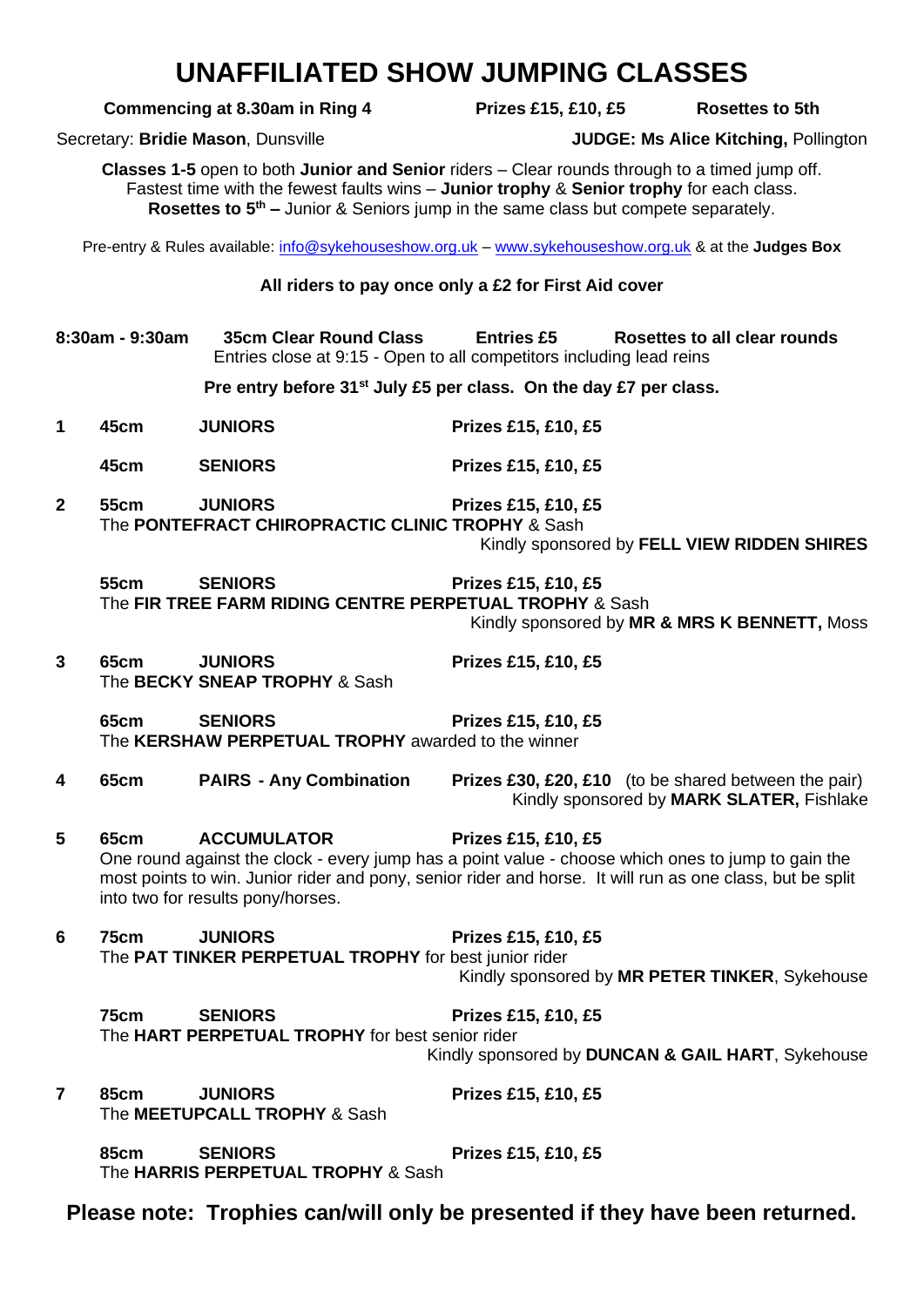### **RULES FOR ARTS, CRAFTS & HORTICULTURE SECTIONS**

- Judges have the power to withhold any prize if not sufficient competition or merit.
- Any person objecting to the award of a prize must do so in writing to the Secretary with a deposit of 50p which shall be forfeited if the objection be proved frivolous.
- No entry will be accepted unless accompanied by an entry fee and form.
- ALL exhibits to be removed between 5.30pm & 6.00pm. Unclaimed perishable goods will be sold after 6.00pm and the proceeds credited to the Show funds.
- No person except the Committee allowed in the tent during judging.
- The Committee will not be responsible for loss of property or exhibits, but care will be taken to protect the same.
- Any person found damaging, taking or interfering with exhibits will be prosecuted.
- Exhibits must not have won a prize at this show before.
- Prize money to be collected at 5.30pm.
- All exhibits to be the property of the exhibitor.
- No teacher will be allowed to exhibit in any class in which they at present specialise.

#### **EXHIBITS ARE NOT SOLD AFTER THE SHOW - PLEASE COLLECT AFTER 4.30pm**

### **AGRICULTURAL & HORTICULTURAL SECTION**

Entry Fee **50p** All entries **OPEN to EVERYONE** - taken on line or the field. Prizes **£3, £2, £1**

All entries to be staged by 10.15am Judging to commence at 10.45am prompt

**JUDGES:- Mrs D Thorp,** Snaith: **Mr & Mrs D Gilson,** Sykehouse**: Mr A Kealey**, Balne**:** 

Points count:  $1^{st} - 4$  points,  $2^{nd} - 2$  points,  $3^{rd} - 1$  point

Only one set of points to count in the event of a tie. The person gaining the most points will be the winner.

#### *PLEASE NOTE: NO ENTRIES CAN BE CHANGED TO ANOTHER CLASS ONCE ACCEPTED*

#### **FLOWERS**

All flowers must be in water.

- One **CACTI or SUCCULENT**
- One Stem of **LILIES**
- One vase of three **HARDY CUT** blooms or stems of each variety.
- One **HT ROSE.**
- Three **GLADIOLI**.
- One **FLOWER/STEM** and one **VEGETABLE** only.
- Four **DAHLIAS**
- One **POT PLANT –** in bloom.
- One **POT PLANT**  Foliage.
- One **FUCHSIA** in bloom (pot not to exceed 6")
- One **GERANIUM** pot plant.
- One **FLOWER** or **STEM** not scheduled
- One **BEGONIA** in bloom

The **BARNBY DUN PERPETUAL TROPHY** presented by the late Barnby Dun Show will be awarded to the exhibitor gaining the most points in classes 1-13

#### **FLORAL ART**

#### **Judge: Mrs M Child,** Sykehouse No artificial flowers allowed

- One Ladies **ROSE CORSAGE**
- One Gents **ROSE BUTTONHOLE.**
- **"Fit for the Queen"**  24**"** x 24" x 24" high accessories allowed to be viewed all round
- **"Reflections"** 18" x 18" x 18" high to include a mirror accessories allowed.
- **"We Remember (times gone by)** Max 18" x 18" x 18" high to include a 6" x 4" photograph
- **"My School Shoe"** an arrangement in a small shoe 6 Years and Under
- **"In my Lunch Box"** an Arrangement in a lunch box to include a knife and fork 7 to 12 Years
- **"An Artists Pallette**  to include artist materials max 15" x 15" x 15" high 13 to 16 Years

**KATE SCOTT** TROPHY for **FLORAL ART**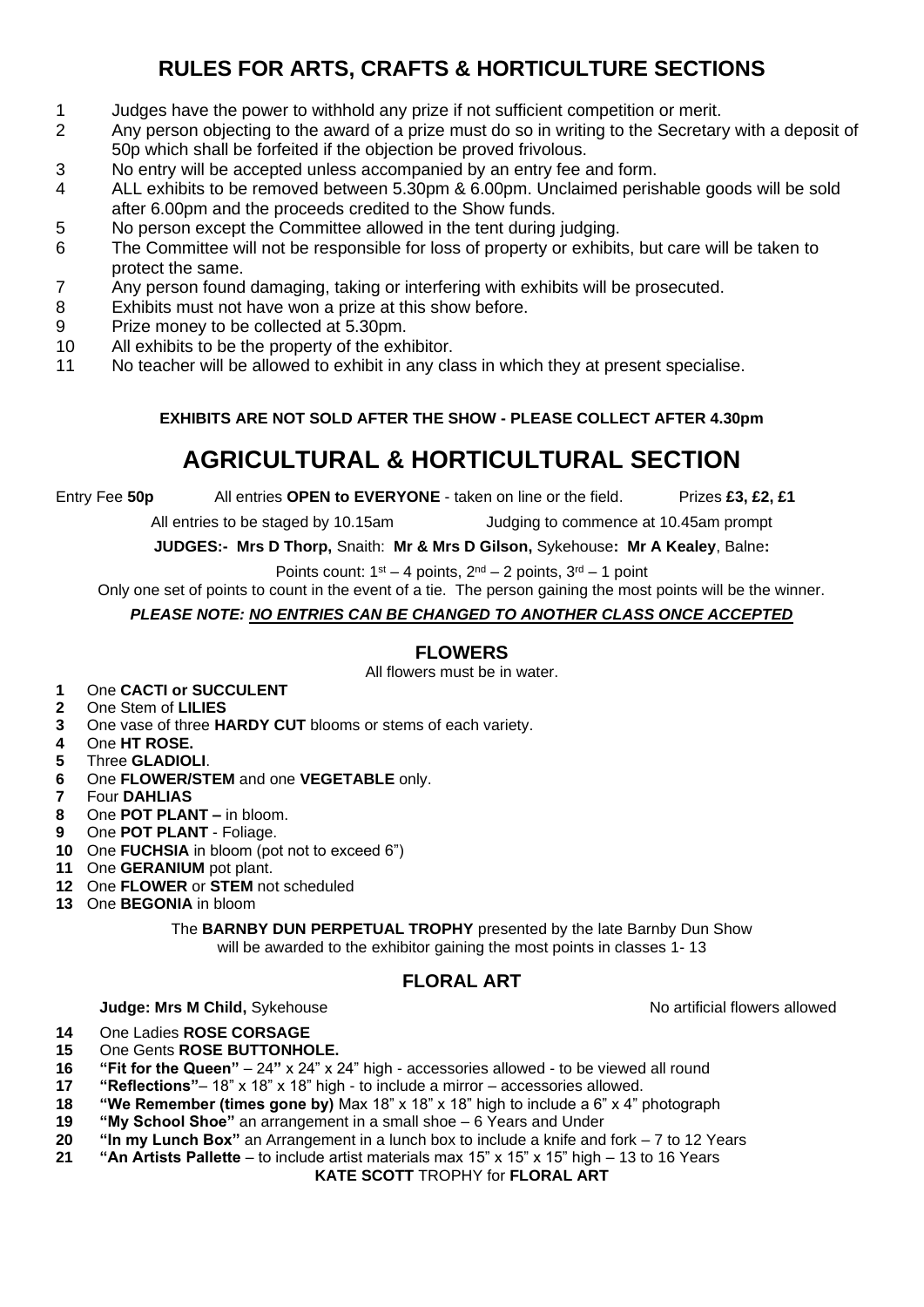#### **FRUIT**

- Four **APPLES,** Dessert with stalks
- Twelve **GOOSEBERRIES**, red or green
- Four **TOMATOES** (not Cherry)
- Four **APPLES,** Baking with stalks
- Four or more **CHERRY TOMATOES**
- One string of twelve **RED** OR **BLACK CURRANTS**, on bunches, as grown
- Twelve **RASPBERRIES** with stalks
- Twelve **BLACKBERRIES** with stalks
- Three **RHUBARB** tops trimmed to 3"
- Four **ANY OTHER FRUIT** (single type)

The **DON SMITH MEMORIAL TROPHY** awarded for the most points in the Fruit Section

#### **VEGETABLES**

One **CABBAGE 41** One **CAULIFLOWER**

One **COURGETTE 6**" flower attached

- Six **BROAD BEANS 33** One **CUCUMBER** with or without flower attached
- Six **RUNNER BEANS 35** One **MARROW** up to **15"**
- 
- Six pods of **PEAS 39** One **MARROW** over **15"**
	-
- Six **SHALLOTS** for exhibition **43** One head of **LETTUCE**
- Three **LEEKS**
- Three **BEETROOT -** round red tops cut to 3"
- Three **CARROTS** AV tops cut to 3".
- Three **PARSNIPS**  stalk trimmed to 3".
- Four **ONIONS** dressed- each to be over 8oz
- Six **SHALLOTS** for pickling not to exceed 1"
- Four **POTATOES** white, washed
- Four **POTATOES** coloured, washed
- Four **ONIONS -** dressed each to be under 8oz
- Four **ONIONS -** as grown
- Tray of **SALAD** four distinct types
- One of any other **VEGETABLE** not scheduled
- Basket of vegetables for **KITCHEN GARDEN** (not to exceed 20")

The **HORTICULTURAL PERPETUAL TROPHY** awarded to the exhibitor gaining the most points in classes 16 – 52. The **GEORGE ASQUITH PERPETUAL PLAQUE** awarded for the best vegetable

#### **FARM PRODUCE**

- Six stalks of **WHEAT**  including stalks
- Six stalks of **OATS** including stalks
- Six stalks of **BARLEY** including stalks
- Six stalks of **WINTER BEANS** including stalks
- Six stalks of **SPRING BEANS** including stalks
- Three **SUGAR BEET** tops cut to 3 "
- Any **OTHER FARM PRODUCE** not scheduled All root crops to have tops cut to 3"

The **DARREN KERSHAW MEMORIAL ROSE BOWL** presented by the Show will be awarded to the exhibitor gaining the most points in Classes 26–56.

#### **CHILDREN'S HORTICULTURE SECTION** Please state age on exhibit

#### **UNDER 7 YEARS 7 TO 16 YEARS**

- 
- 
- Decorated small **Watering Can**
- Decorated **Plant Pot 76** Decorated **Plant Pot**
- **Scarecrow** '**Queen**' Max18" tall x 9" wide **77 Scarecrow** '**Queen**' Max18" tall x 9" wide

- **68 Vegetable Crown 73 Vegetable Crown**
	-
- **Garden** in a **Seed Tray 74 Garden** in a **Seed Tray**
	-
	-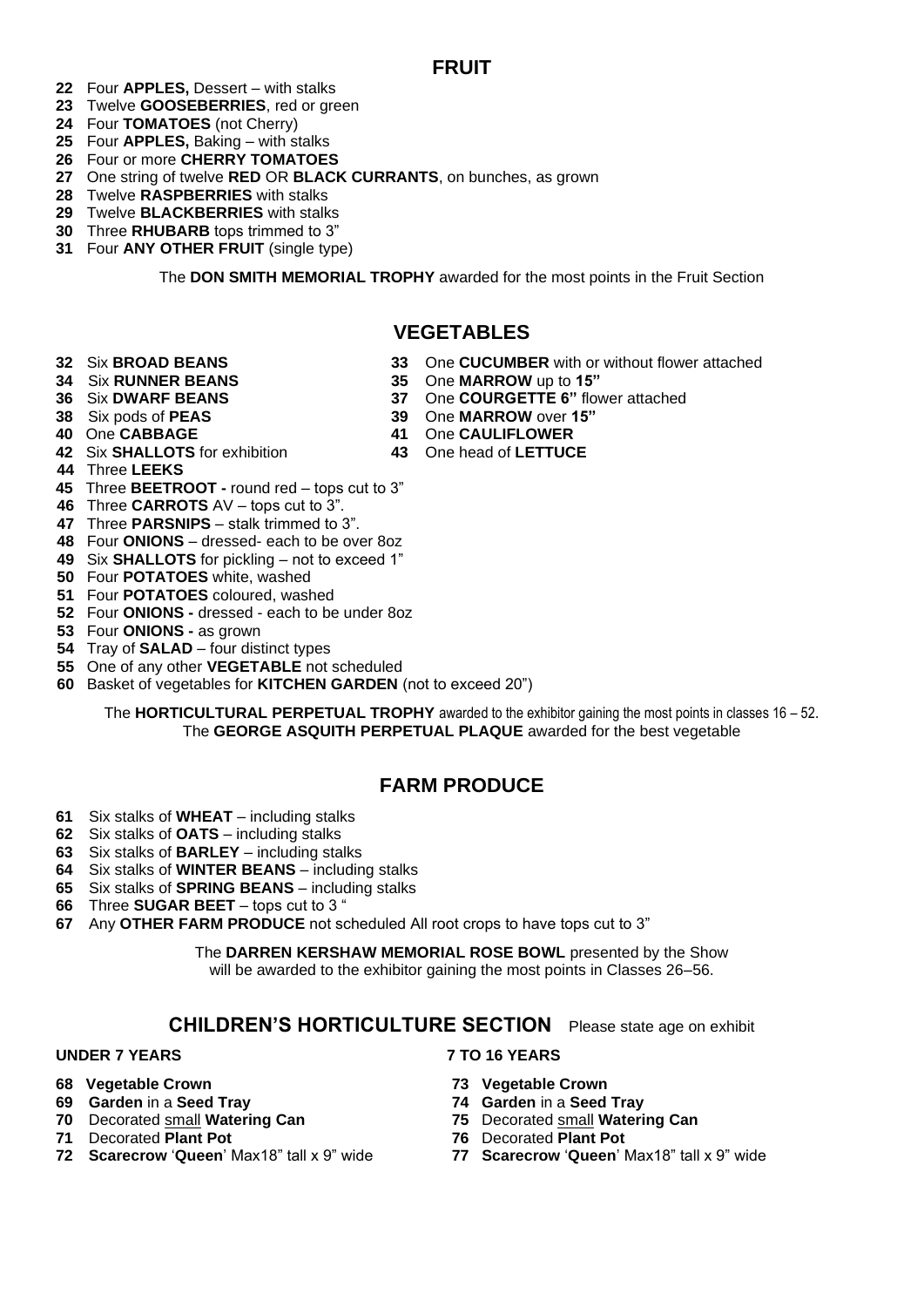### **ARTS & CRAFTS SECTION**

Exhibits to be staged by **10.15am** Judging to commence by **10.45am** prompt

**Entry Fee 50p** *Children's entries free in children's classes only* **Prizes £3, £2, £1**

#### **JUDGES**

HOMECRAFT – **Mrs J Lishman-Peat** CHILDREN'S HOMECRAFT – **Susan Stott** HANDICRAFT – **Mrs E Hall & Mrs R Smith** 

PAINTING – **Mrs D Wordsworth** PHOTOGRAPHY – **Mr M Harrison**

#### **TROPHIES AWARDED IN THE ARTS & CRAFTS SECTION**

**E A WOOD** TROPHY for **BREAD KEALEY** TROPHY for **HOMECRAFT** L**OUISA MEGGITT** TROPHY for **CHOCOLATE CAKE MABEL BELLWOOD** TROPHY for **FRUIT LOAF EILEEN HODGSON** TROPHY for **SCONES HANDICRAFTS** TROPHY **B ROSS** TROPHY for **PHOTOGRAPHY DELIA WORDSWORTH** CUP OF ACHIEVEMENT for **PAINTING SIMON JONES, ELECTRIC GATE SHOP** TROPHY for **PAINTING**

#### **HOMECRAFT SECTION**

**101 Victoria Sandwich** to be made to the following recipe:-

#### **Ingredients**

2 medium eggs weighed in their shells (probably 4oz/110g) The weight of the eggs in Butter or Soft Margarine The weight of the eggs in Caster Sugar The weight of the eggs in SR Flour Raspberry Jam to fill – homemade/good quality

#### Method

- 1 Set oven to Gas 4 160C (fan oven) or 180C
- 2 Grease and baseline the bottom of 2 18cm/7" sandwich tins
- 3 Cream butter or margarine and sugar
- 4 Beat the eggs then gradually add to the mixture beating well each time
- 5 Sieve the flour and fold into the mixture with a metal spoon
- 6 Divide equally between the 2 tins and bake 20 mins in the middle of the oven
- 7 They are ready when they are golden, shrunk from the sides of the tin and spring back when touched
- 8 Remove from the tins and fill with raspberry jam when cold to avoid jam bleeding into the cake
- 9 A light dusting of caster sugar on the top will finish it.
- **102** Four **Fruit Scones 111 Fruit Loaf**
- 
- 
- 
- 
- **107** Four **Mince Pies** Short Crust Pastry **116** Three **Bridge Rolls**
- 
- 
- **109** Four Assorted **Biscuits 118 Brown Loaf 110 Chocolate Cake** – No filling or decoration
- 
- **103 Shortbread 112** Three **Flapjacks**
- **104 Healthy Lunch Box 113** Four **Sausage Rolls** any pastry
	- **114** Four slices of Tray Bake any flavour
- **106** Four **Decorated Cup Cakes 115 Decorated Cake** Platinum Jubilee
	-
- **108 Apple Pie 117 White Loaf** Machine Baked
	-
	-

#### **PRESERVES**

- **120** Jar of **Strawberry Jam 123** Jar of **Marmalade**
- 
- 
- 
- **121** Jar of **Lemon Curd 124** Jar of Any Other **Jam**
	- **122** Jar of **Pickles 125** Jar of **Chutney**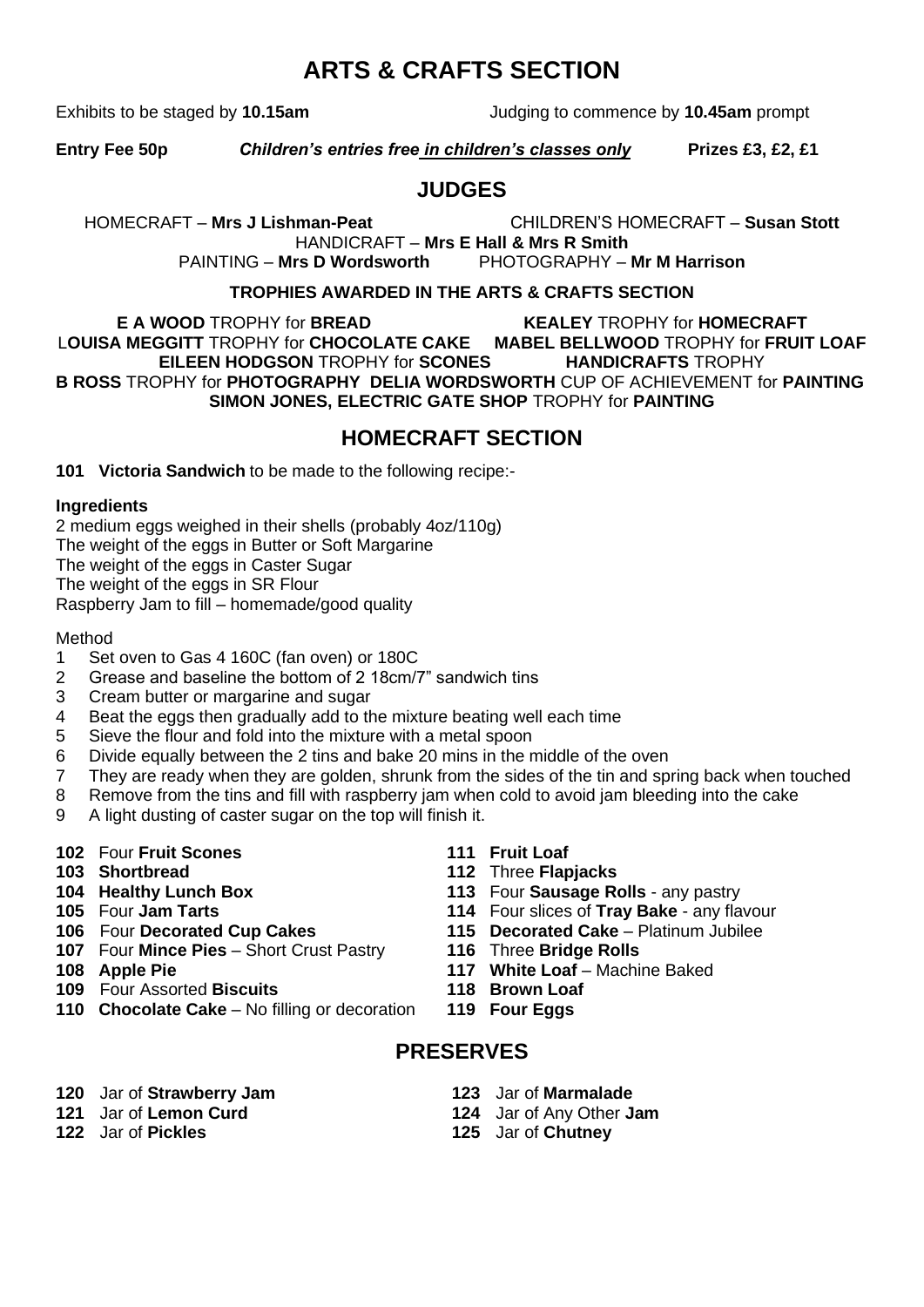### **CHILDREN'S HOMECRAFT SECTION**

Please state age on exhibit

#### **6 YEARS AND UNDER 7 TO 12 YEARS**

- **126** Two **Decorated Biscuits 129** Two **Cup Cakes**
- **127** Two **Chocolate Rice Krispie Crunch 130 Decorated Hard Boiled Egg**
- 

#### **13 YEARS TO 16 YEARS**

- **132** Two **Butterfly Buns**
- **133** Two **Chocolate Brownies**
- **134** Two **Cherry Scones**

### **HANDICRAFT SECTION**

- **135**Any item of **Cross Stitch 140** A **Scarf**  any medium
- **136**A **Knitted Hat 141** A **Soft Toy**
- 
- **138Baby garment –** knitted **143** A **Crochet Article**
- **139A Cot Blanket** any medium
- 
- 
- **137**A **Small Wooden Item** hand made **142 Hand knitted garment –** Double or Chunky<br>**143 A Crochet Article** 
	-
	-

#### **CHILDREN'S HANDICRAFT SECTION**

#### **6 YEARS and UNDER 7 to 12 YEARS**

- **145** Jewellery made in **Licquorice Allsorts 148** A decorated **Wellington**
- 
- 

#### **13 to 16 YEARS**

- **151** A **Platinum Jubilee Anniversary Card 152** A piece of hand stitched **Needlework**
- **153** A **Collage** made of **Recycling materials**
- 7
- 
- **146 Collage** of a **Queen** any medium **149 Collage** of a **Combine Harvester**  any medium
- **147** Decorated **Tissue Box 150** Small **Model** made from recycling
	-

#### **PAINTING SECTION**

#### **Previously entered paintings NOT Accepted**

- 
- 
- **156 Pen & Ink + Pencil** Artwork **159 Watercolour**  Other
- **154 Oil or Acrylics** Artwork **157 Watercolour**  Landscape or Seascape
- **155** Any Mixed Medium Artwork **158 Watercolour** Still Life or Floral
	-

### **CHILDREN'S PAINTING SECTION**

- **160** A **Potato Stamped** Picture 6 Years & Under
- **161** A painting of a **Prince or Princess** 7 Years to 12 Years
- **162** A **Decorated Candle**  13 Years to 16 Years

### **MISCELLANEOUS**

**163** Unusual **Coffee Pot 164** An interesting **Tea Strainer**

**165** A **Beaker** from somewhere special

### **PHOTOGRAPHY**

**All Photographs – Max 10" x 8" – Mounted on A4 white card**

| <b>Under 11 YEARS</b> | 166 It's a bugs life         | 167 A Farm Family                                          | <b>168 What Floats</b> |
|-----------------------|------------------------------|------------------------------------------------------------|------------------------|
| <b>11 to 16 YEARS</b> | <b>169 Generating Energy</b> | 170 What Goes Round                                        | 171 Smile Please       |
| <b>OPEN</b>           |                              | 172 Sykehouse Show through the Years 3 photo montage on A4 |                        |

**173 Caught in a Web 174 Down the Steps**

- -
- 
- **131 Licquorice Allsorts Sweets Animal**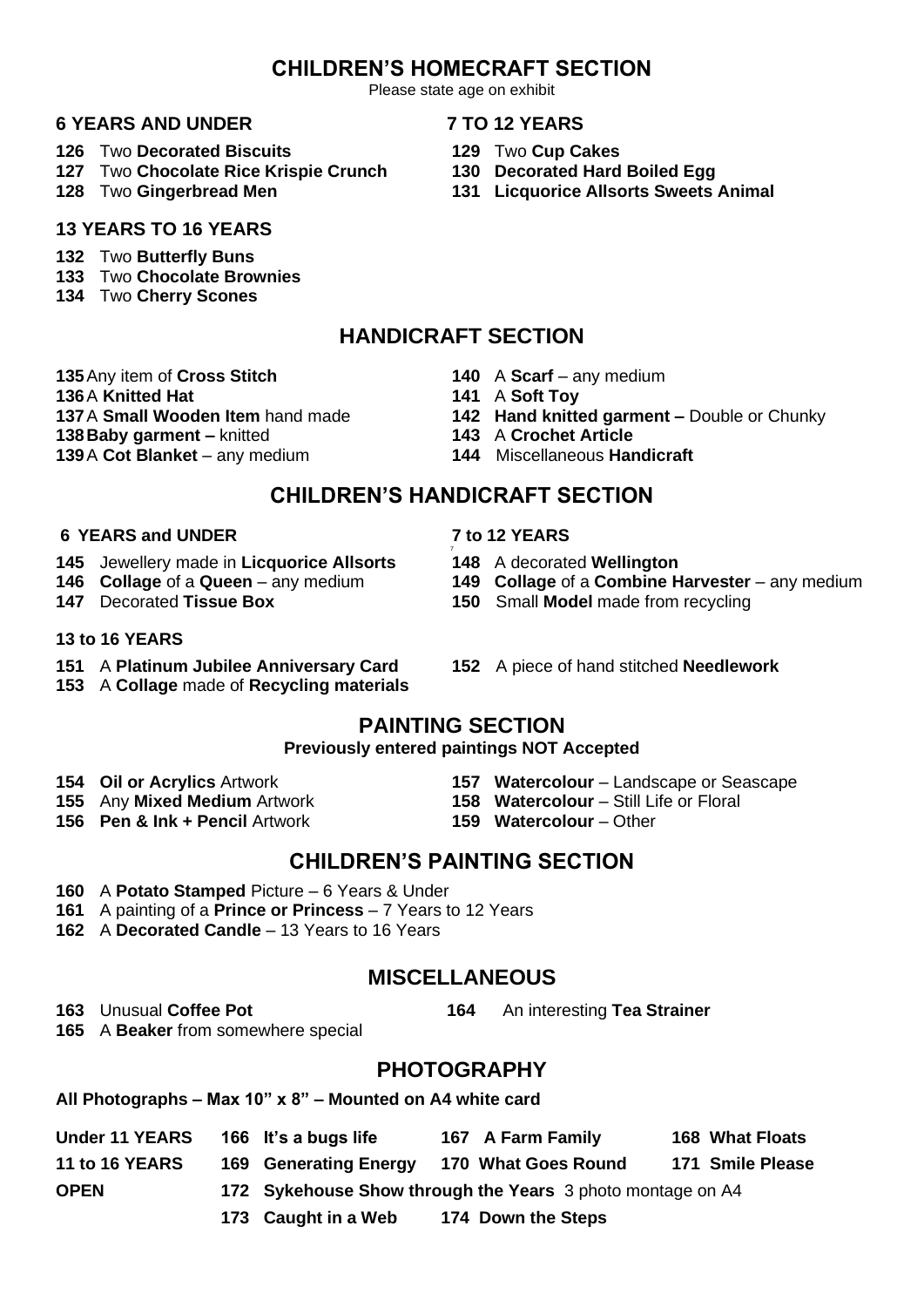### **ENTRY FORM - AGRICULTURAL & HORTICULTURAL SECTION**

**Exhibitors** bringing entries to the marquees may bring cars on to the Showfield to deliver entries from **7.45am** (tent opens at 8am) for entries but will then be required to move their cars to the Free Car Park at the other side of the road **BEFORE 10.15am.** Thank you very much for your anticipated co-operation.

#### *PLEASE COMPLETE THE ENTRY FORM BEFORE COMING TO THE SHOW – OR EMAIL IT*

**MARQUEE CLOSES AT 10.15am PROMPT JUDGING COMMENCES AT 10.45am**

#### **ENTRIES 40p each if received before 27th JULY – 50p on the day**

**£** ………… entry fees enclosed **or** made BACS payment at Sykehouse Show s/c 40-44-14 a/c 41143417

**PLEASE NOTE: Cheques only accepted with additional £1 to cover new bank charges**

SIGNED ………………………………………….. NAME ……………….…..………………..…………………... ADDRESS …………………………………………………………………….…..………………..…………………... ……………………………………………….………………………………….…...……………………………………

CODE & TEL NO .………………………………… EMAIL ……..…………………….……..………………………

All entries to:-

**Mr & Mrs Mark Harrison, 141 Marshland Road, Moorends DONCASTER DN8 4SU TEL: 07767 676969 - Email [horticulture@sykehouseshow.org.uk](mailto:hort@sykehouseshow.org.uk)**

| 1                        | 12 | 23 | 34 | 45 | 56 | 67 |
|--------------------------|----|----|----|----|----|----|
| $\overline{2}$           | 13 | 24 | 35 | 46 | 57 | 68 |
| $\mathfrak{S}$           | 14 | 25 | 36 | 47 | 58 | 69 |
| $\overline{\mathcal{A}}$ | 15 | 26 | 37 | 48 | 59 | 70 |
| 5                        | 16 | 27 | 38 | 49 | 60 | 71 |
| 6                        | 17 | 28 | 39 | 50 | 61 | 72 |
| $\overline{7}$           | 18 | 29 | 40 | 51 | 62 | 73 |
| 8                        | 19 | 30 | 41 | 52 | 63 | 74 |
| 9                        | 20 | 31 | 42 | 53 | 64 | 75 |
| 10                       | 21 | 32 | 43 | 54 | 65 | 76 |
| 11                       | 22 | 33 | 44 | 55 | 66 | 77 |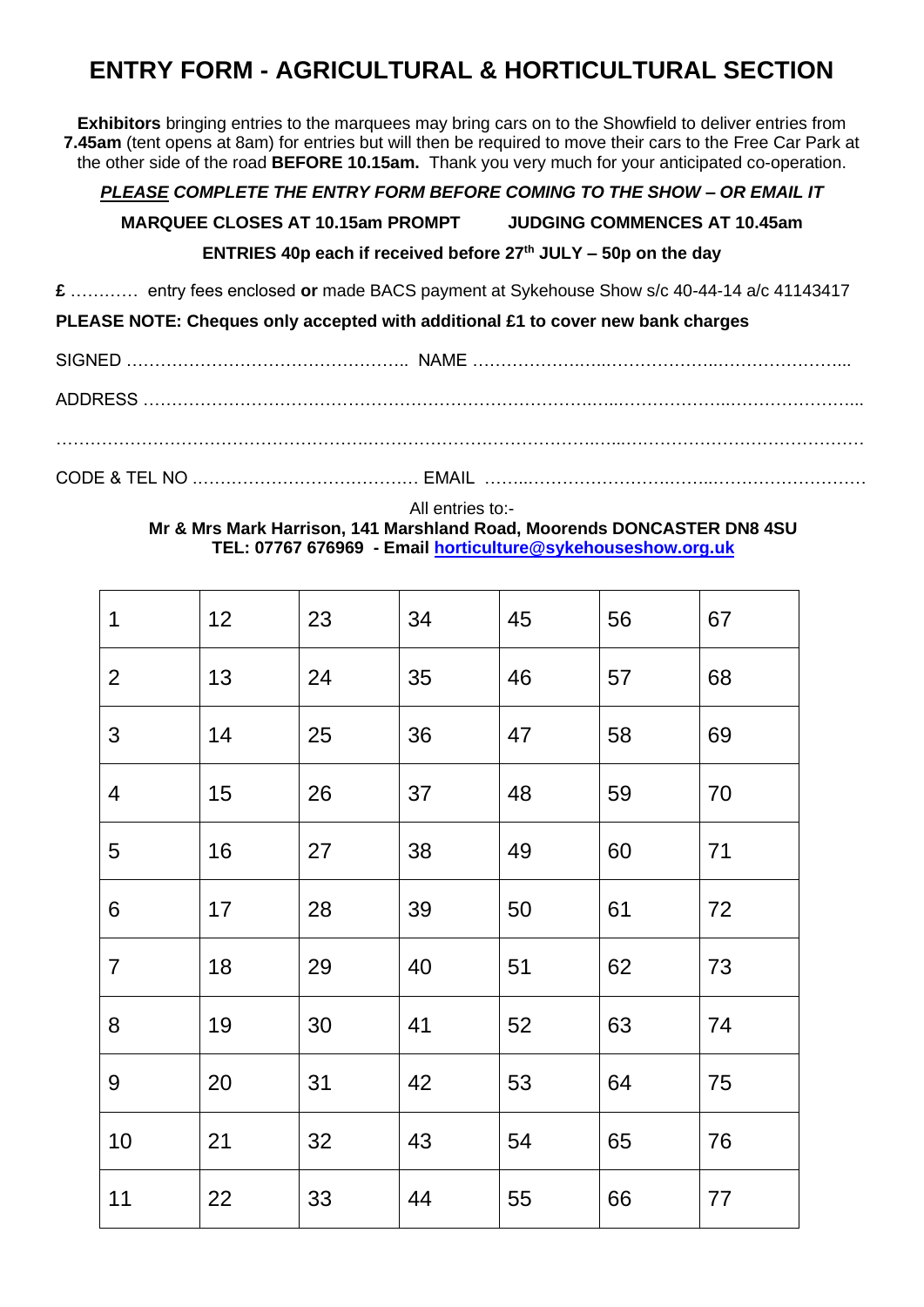### **ENTRY FORM - ARTS & CRAFTS SECTION**

**Exhibitors** bringing entries to the marquees may bring cars on to the Showfield to deliver entries from **7.45am** (tent opens at 8am) for entries but will then be required to move their cars to the Free Car Park at the other side of the road **BEFORE 10.15am.** Thank you very much for your anticipated co-operation.

#### *PLEASE COMPLETE THE ENTRY FORM BEFORE COMING TO THE SHOW – OR EMAIL IT*

**MARQUEE CLOSES AT 10.15am PROMPT JUDGING COMMENCES AT 10.45am**

#### **ENTRIES 40p each if received before 27th JULY – 50p on the day**

**£** ………… entry fees enclosed **or** made BACS payment at Sykehouse Show s/c 40-44-14 a/c 41143417

**PLEASE NOTE: Cheques only accepted with additional £1 to cover new bank charges**

#### All entries to:- **MRS K DUCKITT,** Ivy House Farm, Wormley Hill, Sykehouse, GOOLE, DN14 9AG **Telephone 07708 992268 – Email:** [arts@sykehouseshow.org.uk](mailto:arts@sykehouseshow.org.uk)

| 101 | 112 | 123 | 134 | 145 | 156 | 167 |
|-----|-----|-----|-----|-----|-----|-----|
| 102 | 113 | 124 | 135 | 146 | 157 | 168 |
| 103 | 114 | 125 | 136 | 147 | 158 | 169 |
| 104 | 115 | 126 | 137 | 148 | 159 | 170 |
| 105 | 116 | 127 | 138 | 149 | 160 | 171 |
| 106 | 117 | 128 | 139 | 150 | 161 | 172 |
| 107 | 118 | 129 | 140 | 151 | 162 | 173 |
| 108 | 119 | 130 | 141 | 152 | 163 | 174 |
| 109 | 120 | 131 | 142 | 153 | 164 |     |
| 110 | 121 | 132 | 143 | 154 | 165 |     |
| 111 | 122 | 133 | 144 | 155 | 166 |     |